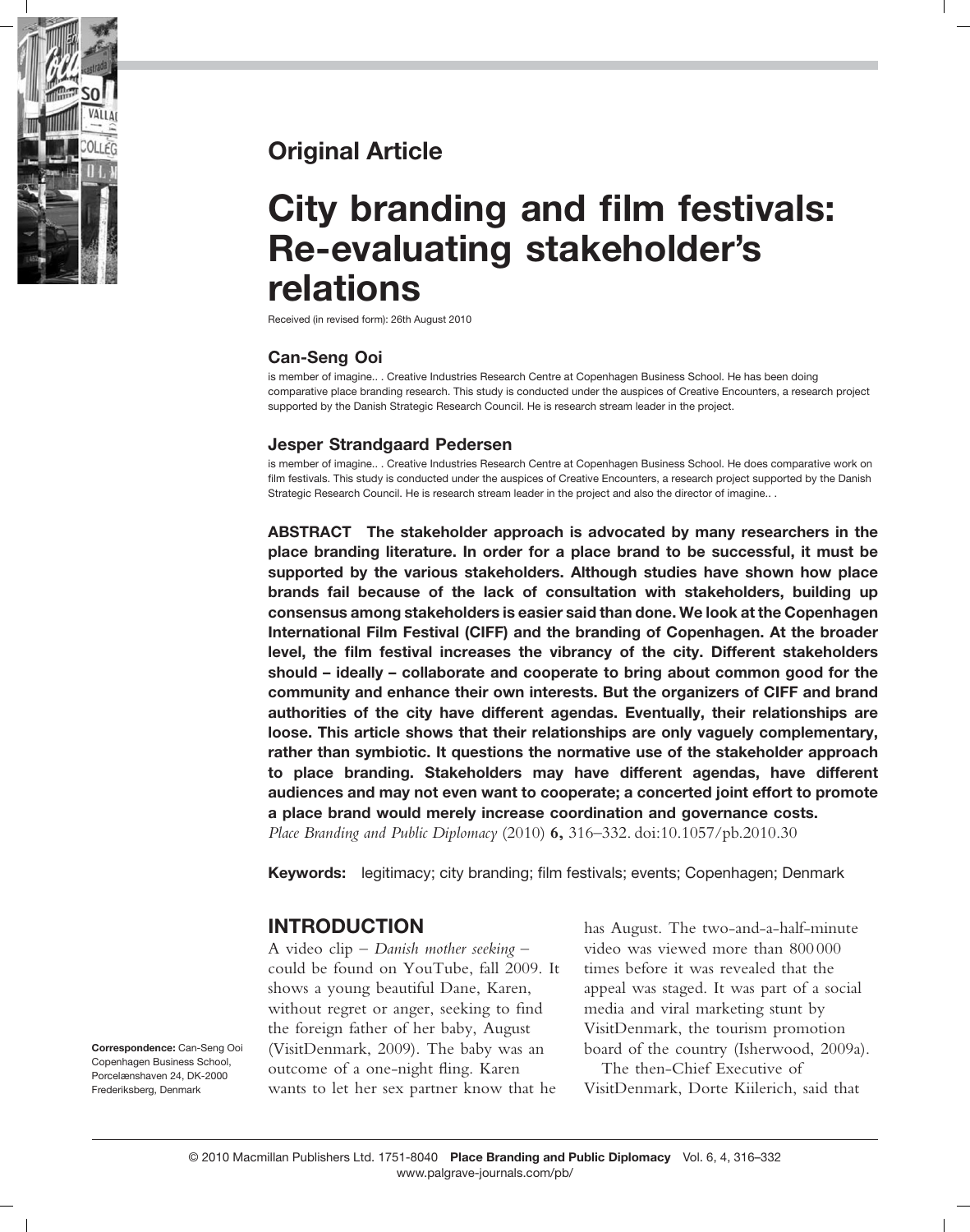'Karen's story shows that Denmark is a broad-minded country where you can do what you want. The film is a good example of independent, dignified, Danish women who dare to make their own choices' (Politiken, 2009b). Views in Denmark were divided; many were upset and offended that Danish women were portrayed as sluts and loose. The tourism promotion authorities 'removed' the clip soon after.

The images of Denmark in the world, as in all other places, are heterogeneous. The Danish society is at times seen as liberal, open-minded and tolerant (in the sense of 'sex, drugs and rock n roll'). Another set of images points to an old kingdom with many historical churches and castles (Ooi, 2004). The various trade and tourism authorities in Denmark want to promote a modern, trendy and vibrant image for the country. What does a modern, trendy and vibrant image mean? Although Karen's story is not unheard of in the country, the story does not send the right message, according to many Danes. The angry Danes are stakeholders in the tourism business. Their views have to be respected. Eventually, among other things, Chief Executive Dorte Kiilerich took responsibility for the uproar and resigned.

In the place branding literature, many researchers noticed how place branding authorities have often neglected stakeholders in branding processes. There are various stakeholders in a place branding exercise, including residents, industry players, local government, central government and the branding authorities. For example, Ryan and Zahra  $(2004)$  examined the political challenges in branding New Zealand as a tourism destination. They observed that tourism is economically important but is politically weak because the industry comprises many small concerns, not all of which are economically motivated. Some local interest groups may want to maintain their idyll, whereas others want more tourism development. Regional and local governments across the country could not agree on a national strategy. Tourist businesses pursue their own interests. The cash strap tourism

promotion authorities could provide a direction but not the resources to draw all parties in the same direction. Such a situation is known in many places, including Australia (Crockett and Wood, 2004), Denmark (Ooi, 2004; Therkelsen and Halkier, 2008) and Slovakia (Ooi *et al*, 2004).

Studies of place branding have moved beyond treating place branding as merely marketing exercises and into aspects of place management. The branding process requires mobilizing and garnering local support, enhancing public-private collaboration and engaging with audiences around the world (Mossberg and Getz, 2006; Nilsson, 2007; Tatevossian, 2008; Therkelsen and Halkier, 2008; Vasudevan, 2008). Cities, for instance, are not only enhancing their images through advertising, but they are also increasing activities and events for visitors and residents. In addition to beautifying the city through urban planning, city authorities are also enlivening their cities' cultural scenes, nightlife and the celebration of diversity. The enlivening processes would benefit both residents and visitors. Various stakeholders benefit from these strategies (Brown *et al*, 2002; Florida, 2003; Smith, 2004; Harmaakorpi et al, 2008). From these studies, respecting stakeholders is not only necessary to ensure the success of a branding campaign, it is also ethical. Consultation shows respect and courtesy. Place brands must reflect the different interests of various groups in society. The brand must be developed and promoted from the grassroots.

The *specific* relationships between stakeholders in the place branding literature, however, remain scantily researched. An agreement exists among scholars that various stakeholders – industry, government, local communities,  $branching$  agencies  $-$  must cooperate and coordinate for the campaign to function. But how should the consensus be reached? With conflicting interests, whose concerns should be considered more primary? The democratic emergence of a consensus can be tedious. In the case of Singapore, while the authorities agree for the need to develop a widely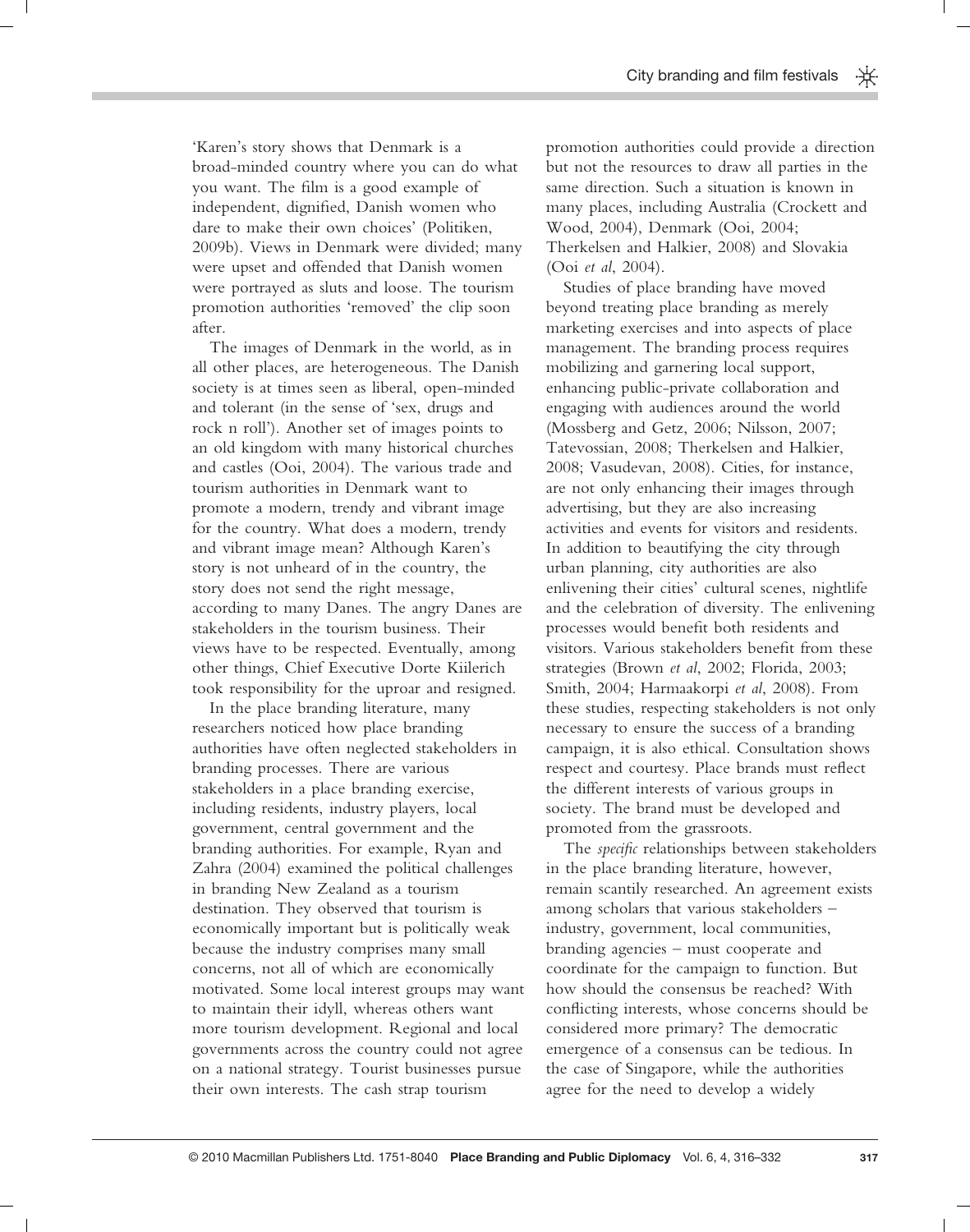accepted brand identity for the country, the solution is eventually top-down. The branding authorities develop a brand identity and sell it to the residents while providing incentives for industry to adopt the official brand (Ooi, 2007). In contrast, in observing the messy place branding situation in Denmark, Therkelsen and Halkier (2008) argue for cross-sectoral branding collaboration, such as between the investment and the tourism sectors, for the country. They propose that VisitDenmark and Invest in Denmark (the agency attracting investments into the country) work together, so that their different place branding experiences can complement each other; these agencies can also challenge each other's ideas and assumptions to bring about a more broadly accepted place brand for the country. Just as importantly, these agencies should cooperate to get more political attention and to attract resources.

In this article, we look at the challenges of bringing contrasting stakeholders in the place branding exercise. To stay focused, we examine the relationship between place branding and film festivals. At the outset, it seems that organizers of film festivals are not much interested in branding the city, although the festival can be used to promote the city. The branding of Copenhagen and the Copenhagen International Film Festival (CIFF) will be used as a case to examine the relationships between branding the city and promoting film. Copenhagen as a city and place has not always been well known for its film. But from 1995 to 2005, the Danes introduced a new genre of movies. Dogma movies, in wanting to accentuate the story in the movie, are made without special effects, with only given lightings and in seemingly primitive ways, were introduced to the world.<sup>1</sup> The first movie, The *Celebration* by director Thomas Vinterberg, won the Jury's Special Prize at Cannes 1998 and thereafter attracted huge interest on the international film festival (IFF) circuit. Subsequently, more than 35 certified Dogma movies were made around the world, drawing interests from numerous directors and influencing film production and aesthetics. But

apparently, Danish Dogma films did not generate much place branding capital for the country. Movies with shaky cameras, often with tragic endings, did not build place branding capital. Such films contrast to what *Lord of the Rings* did for New Zealand and *Braveheart* for Scotland in attracting tourists, or even *Borat* for Kazakhstan (Piggott et al, 2004; Stock, 2009). Certain contents in movies  $-$  particularly beautiful scenery, exotic social practices and exciting cultural life  $-$  do promote and brand places. As a result, for example, the Australian government sponsored the production of the epic movie *Australia*, starring Hugh Goodman and Nicole Kidman to promote the continent in 2008. In wanting to repeat the success of *Crocodile Dundee*, *Australia* features beautiful Australian nature and a star-studded cast.

Related to movies, do film festivals brand places? As part of city branding, film festivals are increasingly being used in city promotion. Cannes is the ultimate example of a place being identified with its film festival. Film festivals, like many other events, add to the economic development and vibrancy of the city (for example, see Smith, 2004). But what is the specific relationship between film festivals and place branding?

Film festival research has in the tradition of film and media research first and foremost been concerned with historical accounts on a single film festival (for example, Jacobsen, 2000; Rüling and Strandgaard Pedersen, 2010) or comparative studies of selected film festivals (for example, Turan, 2002 in his extensive study of more than 10 film festivals with different purposes and agendas) and their role in the global network of film festivals (for example, de Valck, 2006) while others have studied the connection between art and business (for example, Mezias *et al*, 2011 in their study of IFFs 'ability to mediate between and convert artistic recognition in the form of awards into commercial output in the form of admissions). The relationship with place branding is barely discussed, although most film festivals are often promoted in place branding campaigns.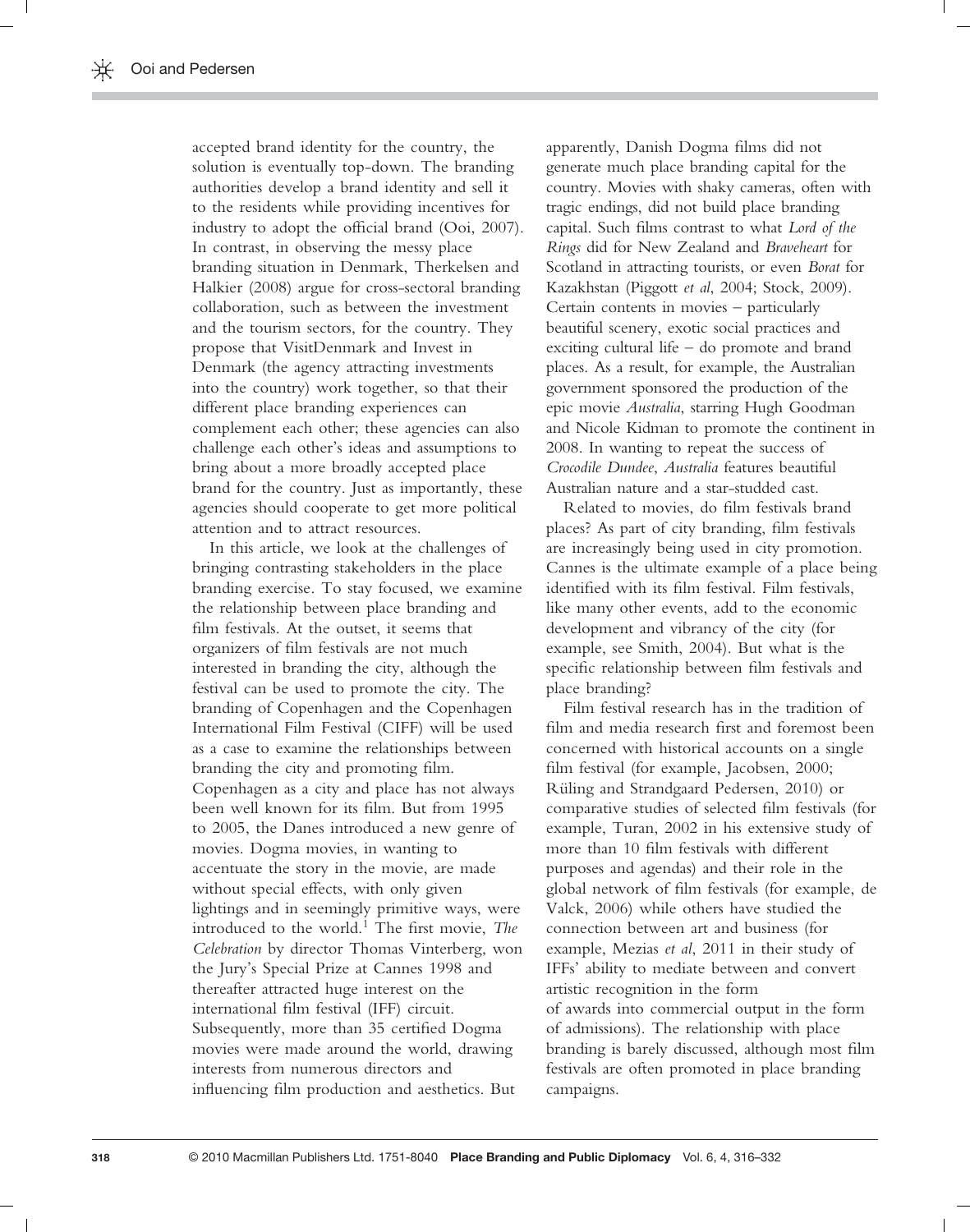Events and awards ceremonies have become increasingly fashionable and widespread across industries in the form of trade fairs, professional conferences, technology contests and so forth (Anand and Watson, 2004; Moeran and Strandgaard Pedersen, 2011; Lampel and Meyer, 2008). Well-established and broadly publicized events and awards in culture industries, including, for example, the Oscar (motion pictures), Grammy (music), Tony (theatre) and Emmy (television) events and awards, have become global cultural icons, signifying popular and critical success (Caves, 2000; Anand and Watson, 2004). Events and award ceremonies are occasions for the industry to meet and celebrate themselves, their products, building identity and creating distinctions and classifications (DiMaggio, 1987; Strandgaard Pedersen and Dobbin, 1997; Mezias *et al*, 2011). With these aims in mind, these ceremonies still take place in particular cities - for example, Cannes, Hollywood, Sundance and Berlin. Film festivals are seen as a specific type of events and award ceremonies, operating as a meeting place for art, business and industry identity building. How does the place of the festival contribute to the place branding exercise?

From the perspective of local authorities and city branding officials, film festivals are popular. They attract film businesses to the city, portray the city as a cultural place and conduct film businesses. The city also becomes glamorous when stars come visiting. The city also becomes glamorous when stars come visiting and journalists publicize the city, especially when stories of movies and stars develop in the city. In this context, other events such as the Olympics, World Bank and IMF annual meetings or Formula One races serve similar purposes of attracting tourists, boosting the local economy and enhancing the image of the city (Florida, 2003; Harmaakorpi *et al.* 2008; Ooi, 2008).

As mentioned above, studies on place branding have highlighted the need for the various stakeholders to cooperate and collaborate, so that all parties can get the most of the place branding exercise. This article presents the case of Copenhagen, and examines how the film industry and the city branding authorities coexist. It is organized into a few sections. The next section briefly discusses data collection in this study. Subsequently, a review of the purposes of city branding, in relation to film festivals, is offered. To contextualize the institutional framework CIFF is embedded in, a history of film festivals is also presented. The case of branding Copenhagen and CIFF will then be spelt out. The consequent discussion will deal with how stakeholders in Copenhagen, the brand and the film festival work together, and what lessons can be learnt, in relation to the stakeholder perspective to place branding.

## **DATA AND METHODS**

The case of branding Copenhagen and CIFF in this study is based on a business ethnographical approach (Moeran, 2005) and builds on data collected from archival sources and generated through field observations, interviews and conversations with relevant parties.

Data from the festival were collected from 2003 to 2006 from the website http://www .copenhagenfilmfestival.com for information on the festival organization, program, rules and regulations, awards, key-figures from previous festivals and so forth. Official publications (festival programs, festival news papers and so on) issued by the festival organization were also gathered and analyzed. Newspaper articles on the festival were collected by an extensive database search on the Info media database including all Danish newspapers. This search resulted in 139 articles covering the years 2002-2007, which provided background information on the founding context, history, changes and critical incidents in the life of the festival. Three interviews were conducted with festival managers, experts and participants on the perceived role and profile of the CIFF film festival. In 2007, Jesper Strandgaard Pedersen visited the festival in order to have a first-hand experience of the festival, its operations and physical presence.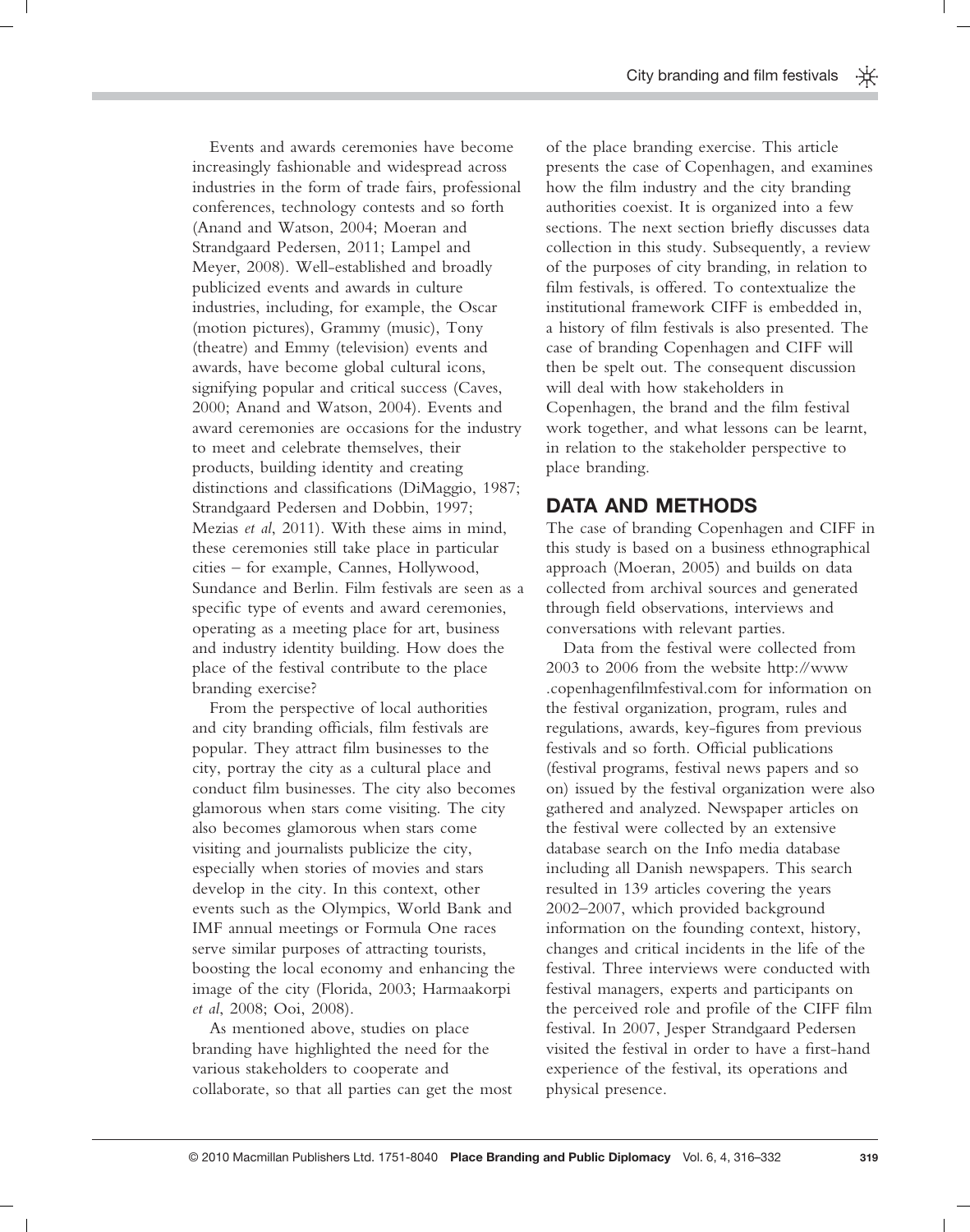Data for the branding of Copenhagen were collected since 1996 by Can-Seng Ooi. As the branding campaign evolves, documents and articles were collected. Interviews were also conducted over the years with various officials of Wonderful Copenhagen, Visit Denmark and inbound tour operators. Information was also garnered through policy documents, brochures and news stories over the years.

## **PURPOSES OF CITY BRANDING AND RELATIONS TO FILM FESTIVALS**

Wonderful Copenhagen - the city's tourism promotion agency  $-$  and Copenhagen Capacity  $$ the inward investment agency  $-$  boasts that Copenhagen is a pleasant, exciting and trendy place to live, and such a claim is validated by the title 'Most Livable City' by *Monocle*, an internationally renowned lifestyle magazine, in 2008. Copenhagen also hosted the 2009 World Outgames because the local authorities and Wonderful Copenhagen would like to communicate and indicate that the Danish capital is tolerant, open-minded and socially progressive. Other places also use similar branding strategies. For instance, Berlin accentuated its cultural industry credentials by pointing out that MTV and many media giants have established their regional headquarters in the city. Big and popular events such as the Olympics, MTV music awards, and World Bank and International Monetary Fund annual meetings are much sought after by city authorities because these events attract global attention. By holding these events, a city will not only attract visitors and increase its profile in the global media, but also demonstrate that it is efficient in handling big events, is culturally vibrant and is respected internationally. What mileage do film festivals offer to the city?

We will answer this question by looking at the purposes of place branding. Cities are branded for several reasons, including selling more products, attracting investments, wooing talented workers and drawing in tourists (Jaffe and Nebenzahl, 2001; Olins, 2002). There are at least four interrelated purposes for branding

cities, and film festivals can contribute to these purposes.

One purpose of branding a place is to shape the public image of the location (Richards, 1992; McCleary and Whitney, 1994; Kleppe *et al*, 2002). Explicitly, a branding campaign is part of the 'image modification process' (Andersen *et al*, 1997, p. 463). A city brand is not expected to communicate a complete picture but aimed to create positive images in the minds of audiences. A successful and popular film festival can contribute to the place brand by generating awareness of the place and showcasing its ability to successfully stage events. The festival will also give the city a 'film identity', for example Sundance is known as the independent film festival. In many countries, a film festival suggests that there is a – fledging or mature – film industry in the city; a celebration of local movies is also a celebration and reminder of the movie industry in the city.

A second related purpose of place branding is to frame the location selectively and aesthetically. As a cohering force, the brand draws people's attention to positive images of the place. There are many aspects of the  $place - for example, organized crime,$ unemployment and high cost of living  $-$  that are ignored in the brand because they are not considered attractive or interesting by the branding authorities. Branding inadvertently frames and packages the place into a relatively well-defined and commercially attractive product, which focuses on images, attractions and activities that are considered significant and relevant to the brand values (Ashworth and Voogd, 1994). Therefore, highlighting the glamour and excitement of a film festival, gossips about celebrities and the screening of new exciting movies will not only draw attention to the city, but also suggest that it is an (exciting enough) playground for the famous and rich. The active night life and city attractions are backdrops to the stars.

A third and related purpose of branding a place is to create an image of the location that stands out in the global place-product market.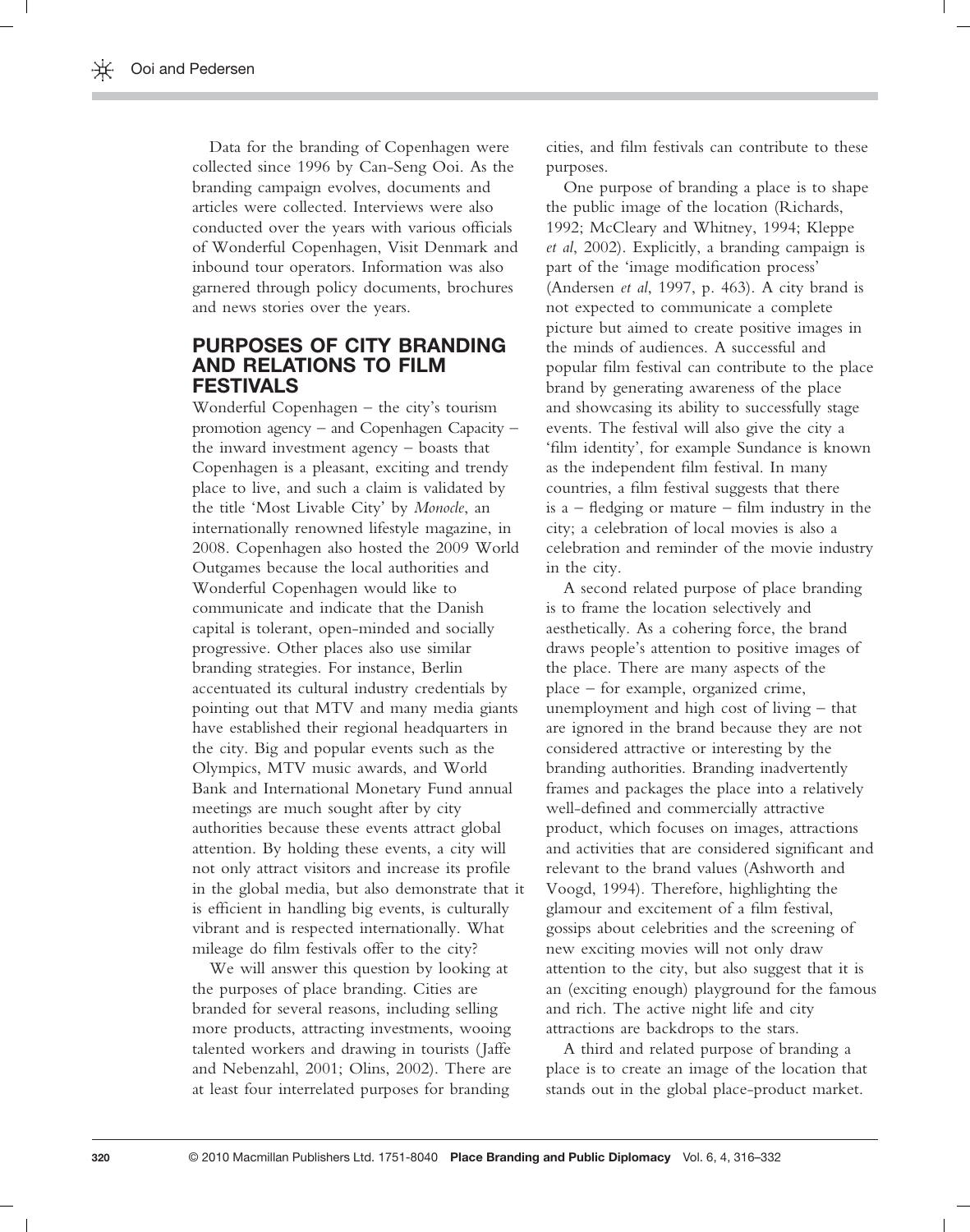Inherently, the brand asserts the place's uniqueness. Places in wanting to attract investments, talented workers and tourists are becoming more globalized and alike in their offerings and infrastructure (Lanfant, 1995; Teo and Li, 2003; Morgan and Pritchard, 2004; Richards and Wilson, 2007). The assertion of place uniqueness has become an institutionalized global practice for celebrating place identity (Kavaratzis and Ashworth, 2005). A brand inevitably becomes a visionary exercise for the place branding authorities to imagine and reflect on how different they are from others. The crystallized public image is also often introduced to the native population for it to recognize itself (Oakes, 1993; Lanfant, 1995; Leonard, 1997). A popular and well-established film festival, like Cannes, can set to define the city. In other words, an accepted brand identity of a place can generate a self-fulfilling prophecy by encouraging, even creating, attractions to support the brand identity. For example, as mentioned earlier, Copenhagen successfully bided for the World Outgames 2009 because such an event would affirm the locally accepted city's open and tolerant brand identity. Therefore, for a film festival, certain types of films would be more warmly welcomed because they are seen to fit well with the city, as portrayed through the city brand identity. The Copenhagen Gay and Lesbian Film Festival, with its homosexual theme, may set yet another example.

The last purpose of place branding is to shape people's experiences of the location by first shaping their preconceptions. The brand story provides a framework for locals and foreigners to imagine. For example, in tourism, studies have shown that people approach a foreign place with their own pre-visit interpretations, and this process enriches their experiences (Moscardo, 1996; Waller and Lea, 1999; Prentice and Andersen, 2007). Accurate or otherwise preconceived ideas and pre-visit images will not only form the bases for outsiders to understand the place, but will also form the bases for a more engaged and experiential consumption of place products. The brand helps

foreigners to develop a coherent, consistent and meaningful sense of place, and offers a 'brand experience' (Olins, 2000). Creativity and Danish design is very much of the Copenhagen brand story. The brand, insidiously or otherwise, encourages people to affirm the creative image of Copenhagen by noticing Danish design, for example, from furniture to traffic lights, gourmet food to Dogma movies. Films and film festivals, in the case of Copenhagen, are part of the creative nation brand story. Promotion and getting people to pay closer attention to experimental and independent movies would affirm the brand story of a creative Copenhagen.

Although film festivals are used in city branding, film festivals are not invented to promote and brand places; they are first and foremost to promote films and the film industry. Such is the institutionalized context behind CIFF's existence. As will be elaborated later, CIFF takes on a particular institutionalized and organizational form. The institutionalization and diffusion of organizational forms and practices has been a significant object of analysis for many institutional theorists ( Meyer and Rowan, 1977; DiMaggio and Powell, 1983; Tolbert and Zucker, 1983; Powell and DiMaggio, 1991; Scott, 1995; Greenwood et al, 2008). Institutional explanations have been developed to understand why certain forms and practices are diffused and adopted by organizations. For example, why have film festivals become similar in organization and practices as they have spread and grown in numbers? All these theoretical contributions end up emphasizing the role of the external environment and of social norms in enhancing the diffusion and adoption within the organizational fields by means of isomorphic pressures. They also mean that there are certain constraints to introducing new organizational practices, such as giving priority to a city branding agenda in organizing a film festival.

## **FILM FESTIVALS IN A HISTORICAL PERSPECTIVE**

To contextualize CIFF as part of the film festival industry, a short history of film festivals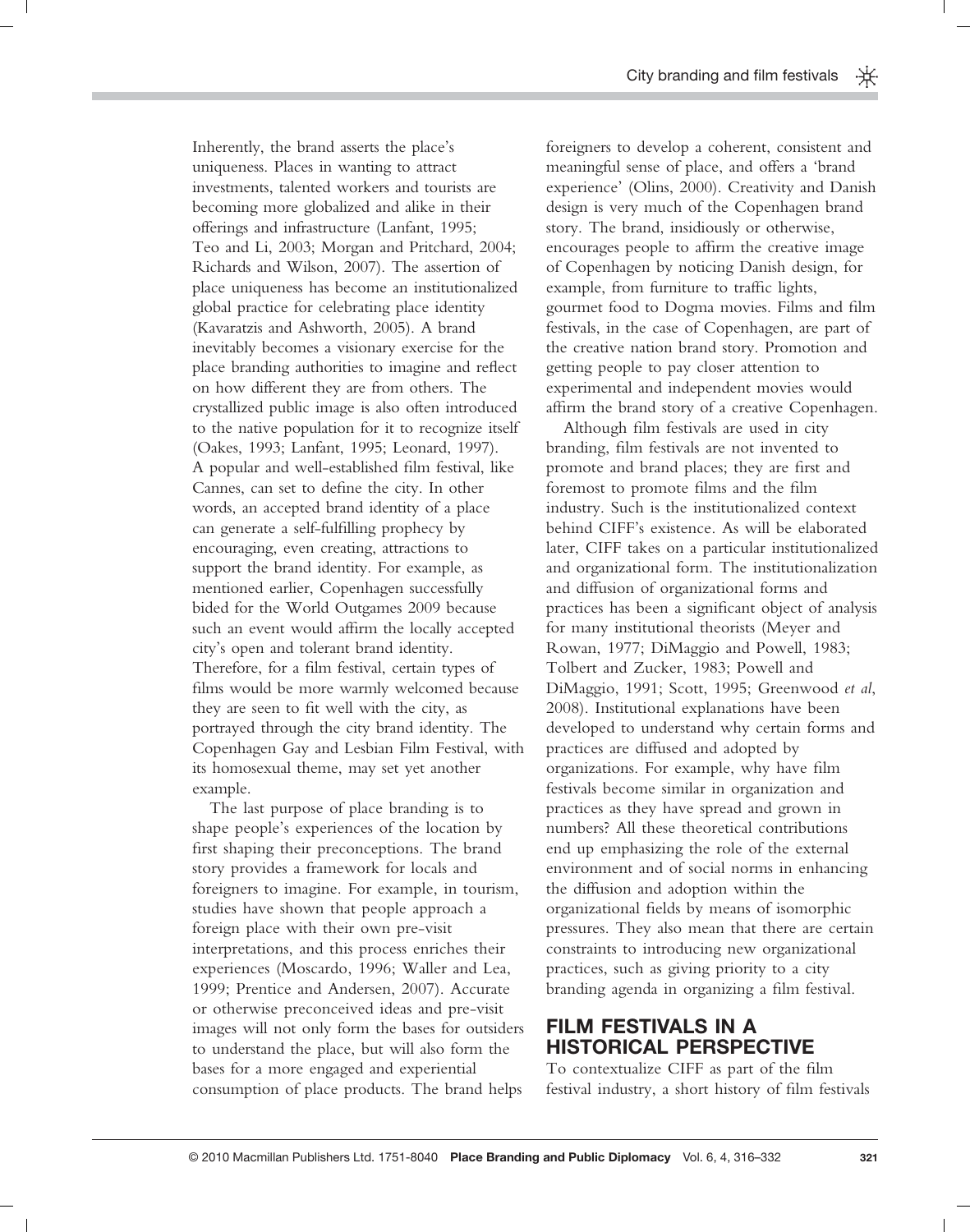is provided here.<sup>2</sup> Europe appears to be the cradle of the film festival phenomenon  $(Harbord, 2002; de Valck, 2006)$ , born in the context of the particular geopolitical situation in Europe during the 1930s leading up to World War II and the new political order in Europe, during the late 1940s and early 1950s, in the wake of World War II. The world's first major film festival was founded in Italy under the Fascist government and held in Venice in 1932. The way the Venice festival was run soon gave rise to criticism that films from Italy and Germany were favored even though the first editions have hosted films from several countries. According to Turan (2002) and supported by Mazdon (2007):

In 1937, Jean Renoir's 'La Grande Illusion' was denied the top prize because of its pacifist sentiments, and the French decided if you wanted something done right you had to do it yourself. (Turan, 2002, p. 18)

This became the birth of what we today know as the Cannes film festival. Cannes won out as the preferred site for the film festival after a competition with Biarritz on the Atlantic coast (Turan, 2002; Mazdon, 2007). The film festival in Cannes was originally scheduled to take place for the first 3 weeks of September 1939, but the festival was cancelled, because of the German invasion of Poland on 1 September 1939, and did not start up again until 1946 (Turan, 2002, pp. 18–19).

Another early film festival field is the Moscow International film festival. It was founded in 1935, and is thus the second oldest film festival in the world, after Venice. Up to World War II, only three film festivals were established, respectively, Venice (1932), Moscow (1935) and Cannes (1939). The other major IFFs – like Locarno, Karlovy Vary and Berlin and so forth – are a post-war phenomenon dating back to the late 1940s and early 1950s (for an overview of early of film festivals, see Table 1).

Film festivals started out as a European phenomenon, but soon proliferated around the world (India-Asia, 1952; Sydney-Australia,

**Table 1:** Overview of early of film festivals<sup>a</sup>

| 1932<br>1935<br>1939<br>1946 | Venice International Film Festival (Italy)<br>Moscow International Film Festival (Russia)<br>Cannes International Film Festival (France)<br>Karlovy Vary International Film Festival (Czech)<br>Locarno International Film Festival (Switzerland) |
|------------------------------|---------------------------------------------------------------------------------------------------------------------------------------------------------------------------------------------------------------------------------------------------|
| 1951                         | Berlin International Film Festival - Berlinale<br>(Germany)                                                                                                                                                                                       |
| 1952                         | The International Film Festival of India (India)                                                                                                                                                                                                  |
| 1953                         | Donostia - San Sebastian International Film<br>Festival (Spain)                                                                                                                                                                                   |
| 1954                         | International Short Film Festival Oberhausen<br>(Germany),                                                                                                                                                                                        |
|                              | Sydney Film Festival (Australia)                                                                                                                                                                                                                  |
|                              | Mar del Plata International Film Festival (Argentina)                                                                                                                                                                                             |
| 1956                         | The Times BFI London Film Festival (England)                                                                                                                                                                                                      |
| 1958                         | Bilbao International Festival of Documentary and<br>Short Films (Spain)                                                                                                                                                                           |

<sup>a</sup>This list is based on film festivals accredited by FIAPF (2008). This means, for example, that The Edinburgh International Film Festival in Scotland, established in 1947 and the longest continually running film festival in the world, is not included as it is not accredited by FIAPF.

1954; Argentina-South America, 1954). With the proliferation to other parts of the world, a specialization into 'Short film', 'Documentary film' and so on began to occur among the film festivals (cf. Table 1). Nobody knows exactly how many IFFs exist today, as the number keeps changing every day, but an estimated figure is around 3500 IFFs on a global scale. In the case of IFFs, Harbord  $(2002)$  links the creation of European film festivals (as well as other post-war festivals) to European post-war regeneration and rebuilding. She argues that the origins of such major film festivals are marked by two different discourses. Harbord (2002) formulates it this way:

One is a broad historical project of rebuilding Europe, a rebuilding of the social infrastructure ravaged by the Second World War, and a consolidation of Europe as a significant player in a global economy [...] The other discourse, from film societies and guilds, is concerned with the definition of film as a form, with the aim of broadening categories of definition in contrast to the studio format of Hollywood film. (Harbord, 2002, p. 64)

As will be elaborated soon, there is relevance of these two set of discourses in running the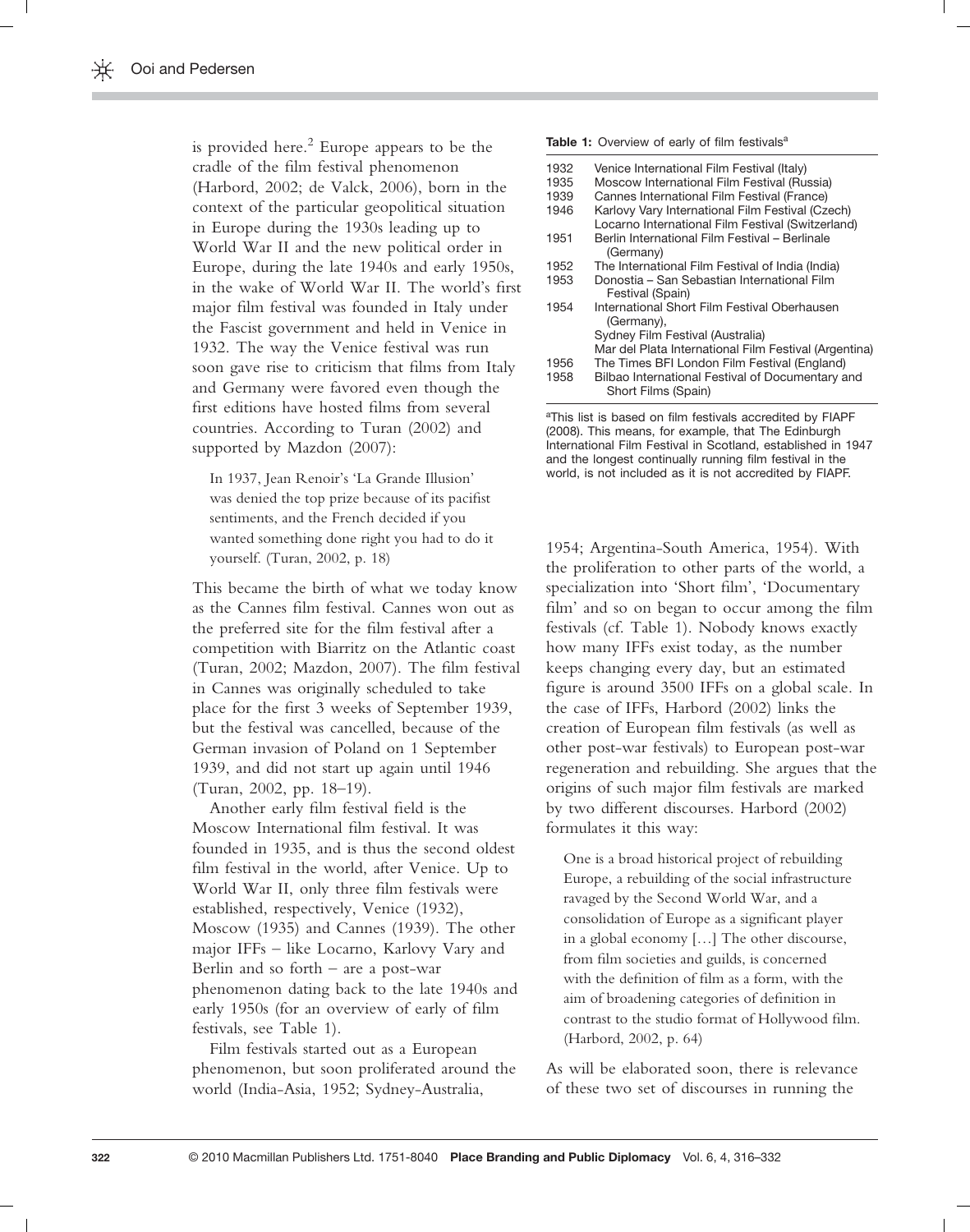$CIFF$  – one discourse concerned with identity building and branding, and another discourse concerned with the industry defining the film as a form. The founding of CIFF entails its search for recognition as an 'international film festival' within the field of IFFs. The evolution of such film festivals has a history, and institutionalized practices have been established and defined by the early film festivals. City branding, as we will discuss later, seemingly is not a significant consideration when running an IFF.

## **Brand Copenhagen**

Branding a city goes beyond attracting tourists; it also means attracting investments, skilled workers and trade. Tourism authorities around the world, however, often ended up being the 'marketing department' for their respective cities or countries. Denmark is no different. VisitDenmark markets at the country-level, Wonderful Copenhagen markets the capital city to tourists. Recently, Wonderful Copenhagen and Copenhagen Capacity have become the lead agencies behind the branding of Copenhagen. Wonderful Copenhagen or WoCo, founded in 1992 but claims roots to 1887, is the tourism promotion agency. Copenhagen Capacity or CopCap, founded at about the same time, is the official inward investment agency for the city. CopCap aims to attract businesses and make the environment attractive for business people. It has been tasked to promote desired industries, including filmmaking, life-sciences and information technology. In relation to the film industry, CopCap is given the job by the government of transforming the film industry by encroaching into the wider entertainment industry. This vision comes from the observation of technology convergence. The convergence of movies and computer games, for instance, also means that the film industry must widen their scope of business activities ( $CopCap, 2009a$ ). In cooperation with Swedish authorities, CopCap jointly promotes the Øresund region, which includes Copenhagen and Scania (the southern region of Sweden). WoCo and CopCap are in



Figure 1: Copenhagen. Source: CopCap's website http://www.copcap.dk.

the process of rebranding Copenhagen and the region. In April 2009, these organizations organized a conference titled, *Copenhagen Redefined*  $\nu$  *2.0, to discuss the new branding* direction for the capital ( $\text{CopCap}$  and  $\text{WoCo}$ , 2009). It is also to launch a search for a new brand. It was then acknowledged that the current branding of Copenhagen is unclear. 'Wonderful Copenhagen' as a brand slogan for tourism has been in use since the 1950s. Wanting to learn from 'IAMsterdam' and 'Stockholm, Capital of Scandinavia', the authorities want Copenhagen to become more internationally visible with a clearer message. By wanting to present the city as tolerant, it celebrates diversity. The historical and the postmodern, modern technology and human emotions, welfare state and a thriving capitalist system are blended into a stable and open city.

The message is currently communicated through Copenhagen (see Figure 1). The logo is used to highlight the city as open and tolerant, particularly when it was used in World Outgames 2009. On Copcap's website – http:// www.copcap.dk – it is tagged as 'Open for business', alluding to a welcoming, modern and efficient business environment.

Although WoCo and CopCap have the responsibilities to promote the capital city, its main tool of garnering support and cooperation from the various industries and the community is through persuasion. One-third of the money comes from the state, another third comes from membership and the final third is through selling their services. As a result, for instance, the attempt at downplaying the historical image of Copenhagen was flatly rejected by many tourism operators who organize tours. Images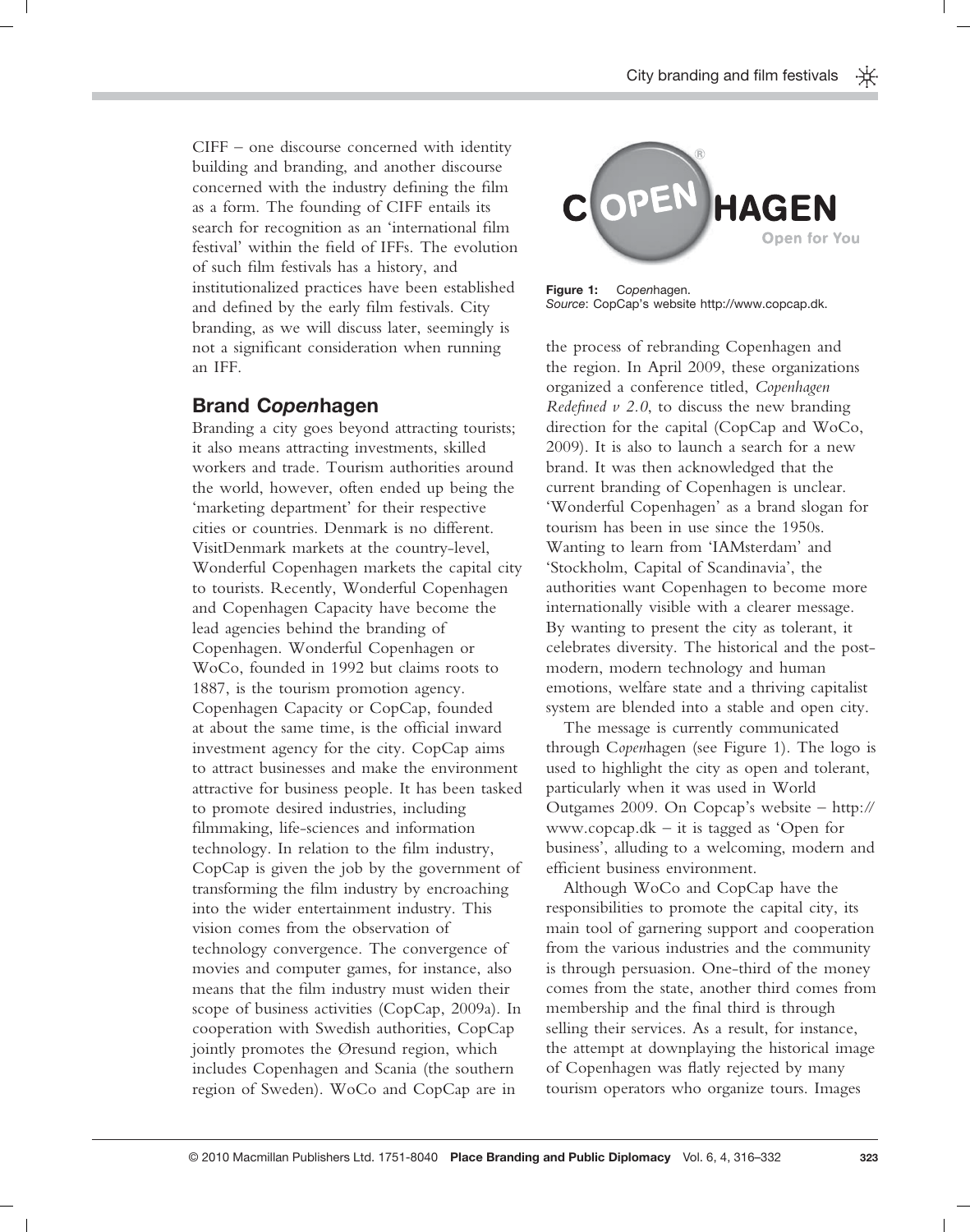of historical Copenhagen - the Little Mermaid, Amalienborg (the palace where the royal family lives), the neo-classical Marble Church – remain salient and strongly promoted in tourism publications and promotional materials by the private sector ( $Ooi$ , 2004). The youthful, trendy and vibrant images of Copenhagen  $-$  Danish design, a lively night scene and a tolerant society – are found on the official websites. As a result, when one visits the official website of WoCo, there is a smorgasbord of images and impressions, ranging from romantic Copenhagen to gay Copenhagen, green Copenhagen to 'wellness in Copenhagen'. Different events and activities are featured at different times of the year, ranging from Kopenhagen Contemporary (a festival for contemporary art in the city) to Golden Days in Copenhagen (a biennale on romantic art), dancing in cool clubs to shopping in flea markets. The CIFF is also listed in official marketing materials (http://www.visitcopenhagen.com).

CopCap sticks to the modern, creative and efficient image of Copenhagen in the branding of the capital; modern infrastructure, tax holidays, quality of life for expatriates and a positive business environment are highlighted. From the 'Why Copenhagen' page of  $CopCap's$ , the city is said to offer ( $CopCap$ , 2009b):

*A unique, secure and flexible labour market* The Danish labour market is very flexible, and at the same time it offers a unique social security system that safeguards and supports employees.

#### *A balanced lifestyle*

The work and leisure balance in Copenhagen create an incredible quality of life that you don't find elsewhere.

#### *A productive and innovative workforce*

How can you benefit from the Danish work culture, which is characterised by a lean, efficient work style?

#### *Strongholds*

Copenhagen is exceptionally strong within industries such as

- >Life science
- $>$ ICT
- >Creative and entertainment
- >Cleantech.

The film industry is featured in the 'Creative and entertainment' industry. In December 2009, Copenhagen asserted its environment credentials by hosting the world summit of leaders on the environment, as global leaders replaced the Kyoto Protocol with the Copenhagen Accord.

A modern, trendy and human-friendly image of Copenhagen is the main brand story. Thus, Karen, the single mother, highlights the open-mindedness of the society, for instance. Modern contemporary images of Copenhagen are said to appeal to investors and businessmen, as well as to younger and trendy visitors and expatriates. Copenhagen points to a society with a high quality of life  $-$  a cozy and charming city that respects diversity and welcomes everyone.

## **Copenhagen International Film Festival**

The first CIFF kicked off in August 2003. The idea for the festival was conceived in 2002. One of the prime drivers behind the initiative was 'Hovedstadens Udviklingsråd' (The Development Council for the Wider Copenhagen Area), who in the wake of the international success for Danish film, decided to donate money for two purposes. First, they donated money ( $\epsilon$ 70.000) for a regional film commission for the 'Oresund region' to attract international production of film, TV and commercials. Second, they donated money  $(\text{\textsterling}70\,000)$  to support the new CIFF and money ( $635000$ ) for a film festival for children's films ('Buster') (Dabelsteen, 2002). CIFF also received money ( $\epsilon$ 65000) from the Danish Film Institute (DFI) and were promised another  $\text{\textsterling}70000$  on top of this amount of money. Apart from this financial support, CIFF also received money from the municipality of Copenhagen (main contributor with  $\text{\textsterling}500\,000$ ) and the Ministry of Culture (donating a yearly amount of  $\text{\textsterling}150\,000$  for a 4-year period), so that the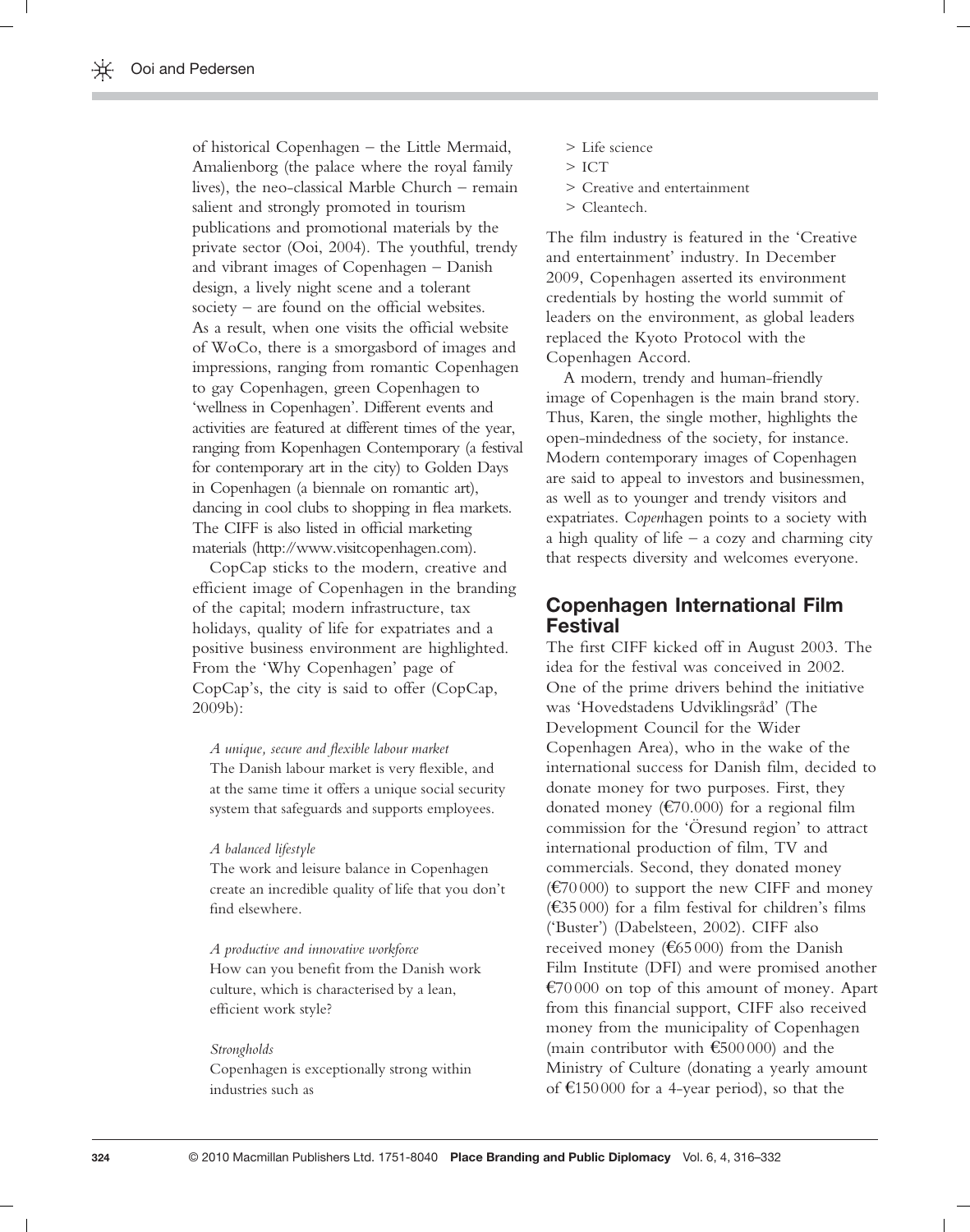festival altogether received approximately  $\epsilon$ 850 000. On top of this financial support, CIFF was also met with moral and political support from prominent politicians in Copenhagen (Hjort, 2002). With the support of the local authorities, CIFF is tacitly expected to cooperate in the enlivening and branding of the city. As the unfolding events are revealed next, the city branding agenda was and is largely missing.

From the beginning, CIFF meets local criticisms. In particular, the Manager of the Odense Short and Documentary film festival was not pleased because CIFF had placed itself at the same time as the Odense Short and Documentary film festival; the Odense festival manager was afraid that CIFF would take focus from his own festival (Dabelsteen, 2002). Apart from this critical voice, other parties in the film industry doubted whether Denmark needed yet another film festival as Copenhagen already has its Gay & Lesbian Film Festival, founded in 1985, the 'NatFilmfestival' (The Night Film Festival') founded in 1990, 'Buster' (Children's films) founded in 2000 and CPH:DOX (on documentary films) also founded in 2003 (Eising, 2004).

On the other hand, CIFF also received tremendous support from various prominent stakeholders in the Danish film industry, as well as from industrialists and politicians ( *Politiken Weekly*, 2002). CIFF was established as a foundation. It hired festival director, Janne Giese who was one of the prime drivers behind the initiative. With regard to positioning, CIFF on the one hand was inspired by the large IFFs like those in Berlin, Cannes and Venice, but on the other it did not want to compete with these festivals, instead wanting to collaborate with existing Danish film festivals (Giese, 2002). An argument for establishing CIFF came from the Mayor for Culture in the Municipality of Copenhagen (Martin Geertsen), stating that:

When we are good at doing something, as we are in the case of filmmaking, we should not be afraid to boast and show it. The festival will create experiences and provide energy to the city and expand the international pulse already

existing in Copenhagen. [...] The goal is to make it the best Scandinavian film festival and a major international event. (Dabelsteen, 2002)

With regard to the profile and positioning of the film festival, Henning Camre, former director of the DFI, reasoned that:

the new Danish film festival has a chance as they have decided to focus very strongly on European film. No other film festival has done that. *(Dabelsteen, 2002)* 

In August 2003, the first CIFF ran 10 series and more than 150 films (from Spanish Western comedies to Dutch musicals), a large competition with 14 international films and an international jury of five members, headed by the Greek film director Theo Angelopulos and together with film directors Jan Troell, Jutta Brückner, Marion Hänsel and Danish director Bille August,<sup>3</sup> awarding the 'Golden Swan' designed by Line Utzon.<sup>4</sup> Apart from the European focus, a special series on African films was shown. At the opening, the festival director, Janne Giese, commented:

Any major city with self-respect ought to have a film festival. I cannot understand, why we have not already had one long time ago. ( Ritzaus Bureau, 2003a)

In the first festival, no real film market was established (Lange, 2003a). Apart from the public money CIFF was also to attract private money but failed in getting a main sponsor and had to cut down on some of the activities, among other activities, the film market (Fyens Stiftstidende, 2003). The DFI had to come up with yet another  $\text{£}150000$  in support and as a guarantee against a deficit (Straarup, 2003a).

CIFF started out with a goal of about 30 000 film-goers, then adjusted it to  $20000$ , but finally ended up with only around  $15-16000$ tickets of which approximately 5000 were handed out for free. The blame for the lack of attention from audience was given to the weather. Janne Giese, festival director, estimated that the festival lost about  $10 - 15000$  tickets because of the heat wave in August (Lange,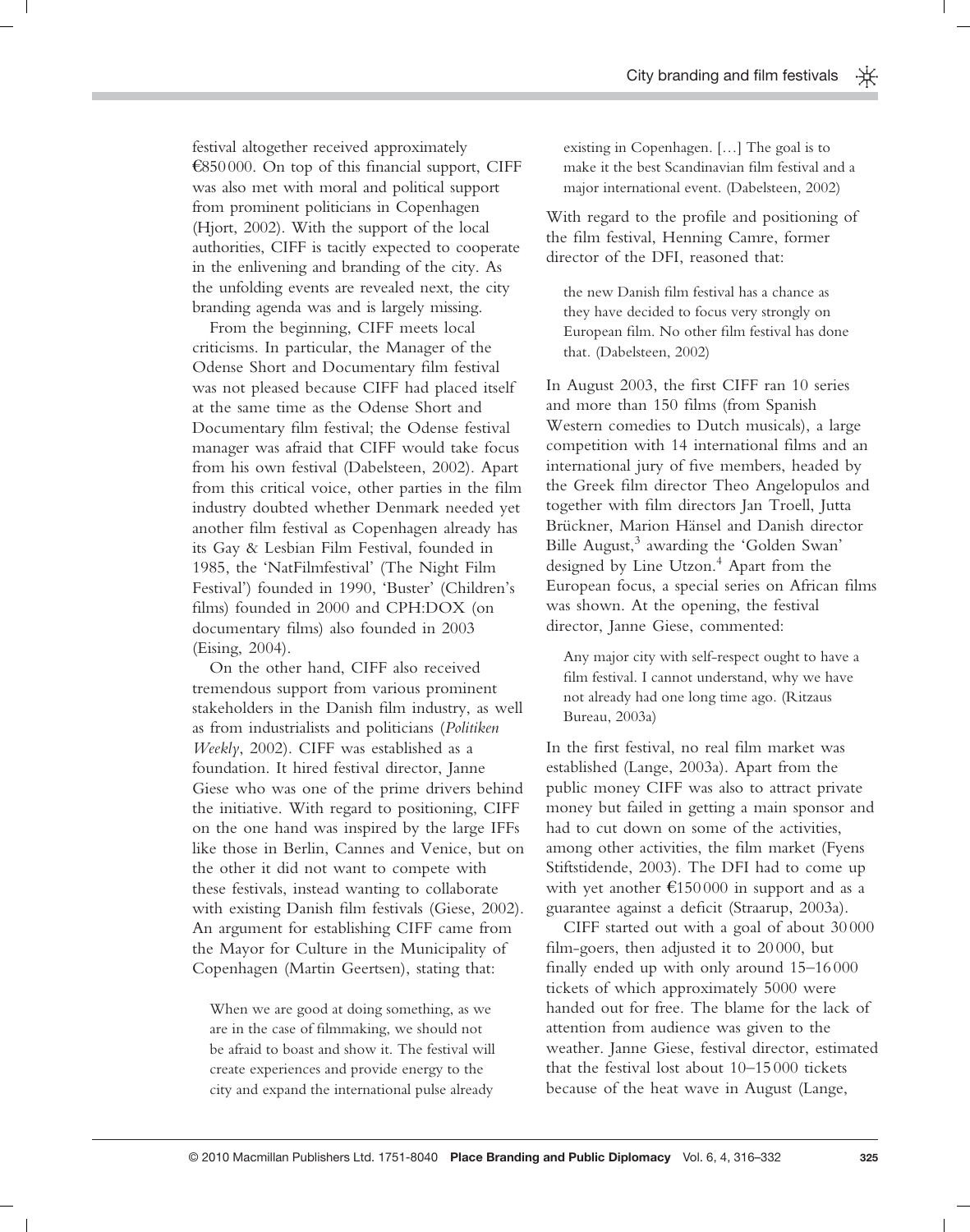| ັ                                    |       |       |       |         |
|--------------------------------------|-------|-------|-------|---------|
|                                      | 2003  | 2004  | 2005  | 2006    |
| Number of films                      | 153   | 111   | 117   | 148     |
| EU ratio $(\%)$                      | 75    | 74    | 100   | 93      |
| Number of screenings                 | 269   | 240   | 235   | 300     |
| Number of accredited<br>participants | 290   | 364   | 400   | no info |
| <b>Tickets</b>                       | 16688 | 23814 | 22571 | 25273   |

**Table 2:** Copenhagen international film festival (2003-2006)

*Source*: CIFF website.

2003b). Concerning key figures for CIFF, see Table 2. Ticket sales increased, and so did the number of screenings.

After the first festival, CIFF was moved as to avoid the overlap with Odense film festival (Straarup, 2003b). It was, however, not easy to agree on scheduling a new date for CIFF as several conflicting interests were raised. The festival program in general leaves little room in the busy calendar, and the cinema theater owners wanted to fill their theaters during the low summer season, whereas CIFF wanted to get away from the warm and low season (Jensen, 2003; Ritzaus Bureau, 2003b). CIFF was not interested in entertaining tourists during the high tourism summer months.

In addition, after the first season, changes occurred in the composition of the board of CIFF. Peter Aalbæk Jensen, CEO of Zentropa (and one of the strongest critics of CIFF) and Kenneth Plummer, CEO of Nordisk Film joined the board of CIFF to strengthen the relation to the Danish film industry. The head of the program was also changed. Since 2004, Jacob Neiiendam has been in charge of the program (Ritzaus Bureau, 2004) and, in 2005 he strengthened the European profile of CIFF (Ritzaus Bureau, 2005). The changes to the festival were directed at pleasing the film industry, not in promoting the city image.

From very early on, and in particular articulated by Peter Aalbæk Jensen, CEO of Zentropa, a merger of CIFF and the NatFilmfestival was suggested (Bjerre, 2004). CIFF organizers declared that they were positive, whereas Natfilmfestival organizers were more skeptical concerning this suggestion. Nothing happened, however, with regard to

merging the two festivals, and they (as well as Buster and CPH: DOX) continued their business as usual. Politicians brought up the suggestion about merging the two film festivals in subsequent years but inertia remained. From the city branding perspective, hosting more film festivals is good because it gives the image of an eventful place. But the failure to merge the festivals then had nothing to do with WoCo or CopCap, it was mainly political tardiness and gridlock.

In spring 2005, CIFF, however, embarked on a plan to collaborate with 'Buster' (the children's film festival), in particular on the sponsoring and marketing of the two festivals (Eising, 2005a). Another initiative, ' Copenhagen Screenings' was launched in July 2005. Copenhagen Screenings was an initiative that invited 170 foreign film buyers to Copenhagen, creating a kind of local film market, however, promoting Danish films. The initiative is carried out in collaboration with The DFI, Trust Film Sales and Nordisk Film International Sales (Enggaard, 2005).

In 2006, CIFF changed its schedule and moved from August to September in the hope of attracting more festival-goers (Eising, 2005b). Apart from the weather, Janne Giese also argued that when CIFF is placed after Venice, Toronto and San Sebastian, better-quality films are likely to be given free for CIFF and other festivals (Eising, 2005b). In 2006, CIFF also embarked on a new sponsor strategy and managed to attract three main sponsors (Irma, Café Noir and Nokia N-series) together with a media partner (Politiken) (Solgaard, 2006), and Lars Von Trier's film 'The Boss of Everything' opened the festival that year.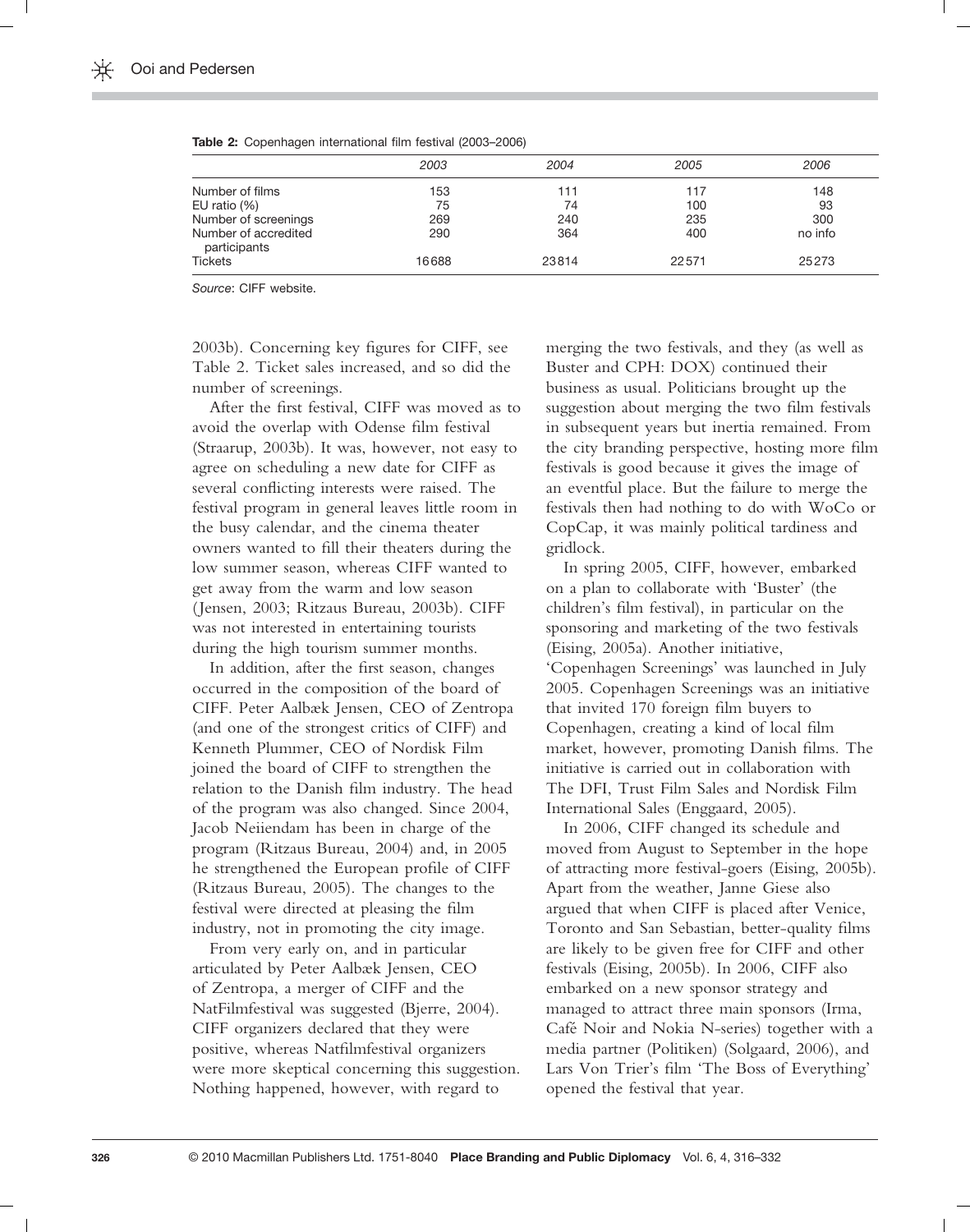In spring 2007, the collaboration previously mentioned between CIFF and 'Buster' was extended in the way that CIFF takes over the responsibility for 'Buster', and it seems to be a merger of the two festivals. (Thielst, 2007). The 2007 edition of CIFF looked like a grand IFF with large posters in town, a big screen on the city hall square, red carpet in front of the central festival theatre ('Imperial'), press, lots of films, sponsors, visiting filmmakers, local (Danish) stars, a permanent staff of around 25 – 30 people and around 80 volunteers. But still too few tickets were sold and attracted limited audiences. Again that year, the annual suggestion from politicians about merging the major festivals was reiterated, and this time it was more successful. During fall 2007, it was announced that the politicians want to merge all four film festivals in Copenhagen (CIFF, NatFilmfestival, Buster and CPH: DOX). The two foundations ('Natsværmerfonden' and ' Fonden Copenhagen International Film Festival') behind the two CIFF and NatFilmfestival are merged into a new foundation ('Fonden de Købehavnske filmfestivaler') responsible for three festivals. The four festivals are merged into three festivals – 'Buster' (Children's films) is taking place in September, CPH-DOX stays in its current position in November and CIFF and NatFilmfestival are being merged into one festival named CPH:PIX, taking place in April.

Throughout the unfolding of events of the film festivals, WoCo has used the festivals in marketing Copenhagen. WoCo did not, and could not, play a more active role in shaping the festivals for the branding of the city. It does not have the resources. And it would also be considered inappropriate for film festivals to be dictated by the demands of tourism promotion authorities.

## **DISCUSSION**

The CIFF changed over the years. Although it aims to highlight Copenhagen and the region as a film-making place, the practicalities of running the series of festivals are embroiled in politics, conflicting interests and the

competition for resources. Although WoCo and CopCap are, and were, not directly involved in the intrigues of when the festival should run or what movies should be screened, local authorities in Copenhagen and other parties have vested interests, for instance, officials in Odense were not pleased with the 'monopolization' of Copenhagen. In the whole debate, CIFF was more concerned with itself seeking legitimization from the film industry, ironing out the kinks among organizers of film festivals in Denmark and getting acceptance from various parties in the local film industry. Place branding is not a primary concern by the organizers, even though local authorities support the project. There are a number of issues that have to be addressed when we examine the primary interests of the organizers of CIFF and the promoters of *Copenhagen*.

As discussed earlier, there are a number of purposes for the branding of places. The place branding exercise aims to modify the global image of Copenhagen; it selectively frames the city, it asserts a unique identity for the place and it provides a set of lenses for people to understand and interpret the city. How would an event like CIFF contribute to the Copenhagen brand? A series of events like CIFF contributes to the branding of the city at various levels.

One, it enlivens the city. The city is framed as lively and vibrant; CIFF contributes to the city by running the events. Two, CIFF creates and maintains international awareness of the city, especially when the festival is internationally recognized and popular. The Cannes film festival is an example of how a film festival attracts attention to the city every year. Three, it asserts Copenhagen as a movie city, which complements the film industry promoted by the government and CopCap.

Despite the increased number of ticket sales and screenings (Table 2), the CIFF is, however, not very successful in comparison to some other events in the city, for example the 2009 International Olympic Council congress held in Copenhagen, during which Rio de Janeiro was selected for the 2016 games. Owing to the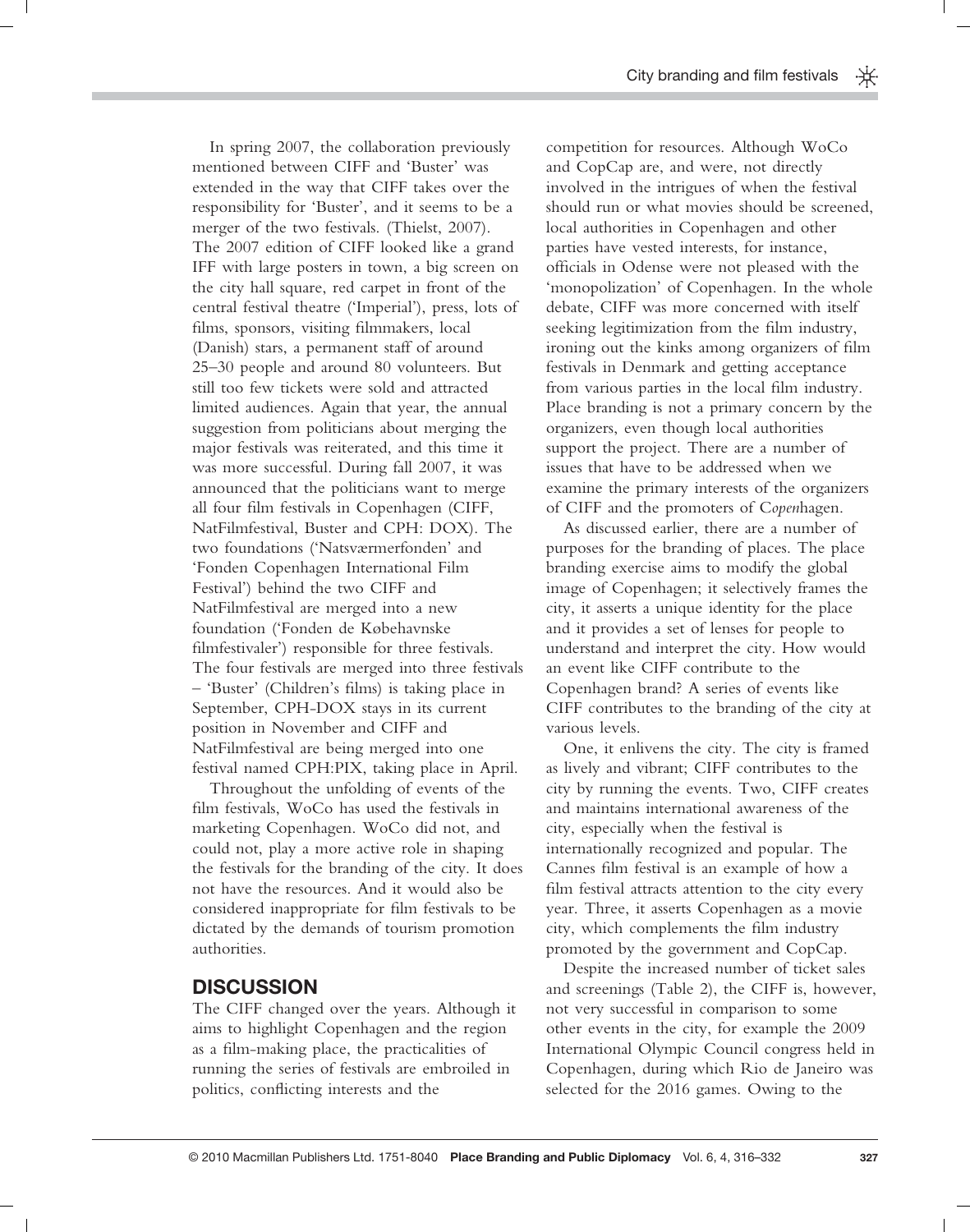significance of the event, and also because of the many famous personalities from competing candidate cities came to the capital, which included entertainer Oprah Winfrey, US President Barack Obama, Brazil President Luiz Inacio Lula da Silva, King Juan Carlos of Spain and footballer Pele, hundreds of journalists descended into Copenhagen. The announcement of the result was telecasted 'live' to more than a billion people, during which a promotional clip of Copenhagen was presented. Subsequently after the event, non-Olympic features and stories of Copenhagen were published, broadcasted and telecasted as journalists returned home with a new collection of stories. For instance, Oprah Winfrey made a feature on why Danes are the happiest people in the world, using Copenhagen as the backdrop during her visit to support Chicago's bid. CIFF has not attracted such attention.

Established and famous IFFs attract not only industry people, but also press people and media attention (for example, IFFs like Cannes, Venice and Berlin accredit between 3000 and 4000 media people for their events). Stories of celebrities visiting the city and gossips add to the glamour of the place. Visual images of the city would be presented to the world when news stories break. The yearly events ensure that journalists renew their stories as they report from the scene, thus disseminating information and images of the host cities.

As discussed earlier, scholars are advocating the view that a place branding exercise should engage local stakeholders too. Without local support, the place brand will be less legitimate. As alluded in our case here, coordinating among stakeholders can run up high governance and coordination costs. Furthermore, as among WoCo, CopCap and CIFF, these parties have different or even conflicting interests and agendas; they have different primary audiences. These stakeholders do not want to have closer relationships. Let us reiterate and clarify.

The organizers of CIFF are not opposed to being used in the branding of Copenhagen. They, however, are not giving the branding of the city priority. As seen in our discussion earlier, they are trapped in their concerns of how and when to run the festival. Regardless, CIFF takes on the city's name. While the image of the city is generally positive, the audiences of the festivals are mainly residents. Film trading remains a primary concern. What is important for the film industry is how friendly the city is to the film business, in terms of access to financial support, resources and facilities. CopCap is helping to ensure that the city is film industry friendly. Much of the CIFF events and activities are also directed towards the European film industry rather than to building up a good name for the city. To many film buffs and industry players, a made-in-Denmark film invokes certain impressions; Dogma movies are, for example, associated with the country. But from the discussion above, again, the concerns of CIFF are geared towards legitimacy and recognition in the global film industry.

As mentioned, organizers of the CIFF would be proud to let WoCo and CopCap to associate the film festival with the city; the festival, however, must not be seen primarily as a city branding exercise. Else, the legitimacy of the festival would be diminished. The branding of Copenhagen is beneficial for CIFF because the festival is located in the city, and a city known for its creativity and innovation would imply that the film industry is also exciting. Furthermore, Copenhagen as an attractive city –safe, secure and stable –will not hinder industry players from wanting to participate in the festival. The film festival can tap into the benefits of the Copenhagen brand, and it may also contribute. But CIFF must not be seen to serve the marketing of the city, at least not more than it serves the film industry.

The relationships between CIFF and the branding authorities are loosely complementary, rather than symbiotic. The loose relationships are embedded in several circumstances. One, CIFF is geared towards the film industry. Its significant target audiences are within that industry. The branding of Copenhagen is not directed specifically at CIFF's targeted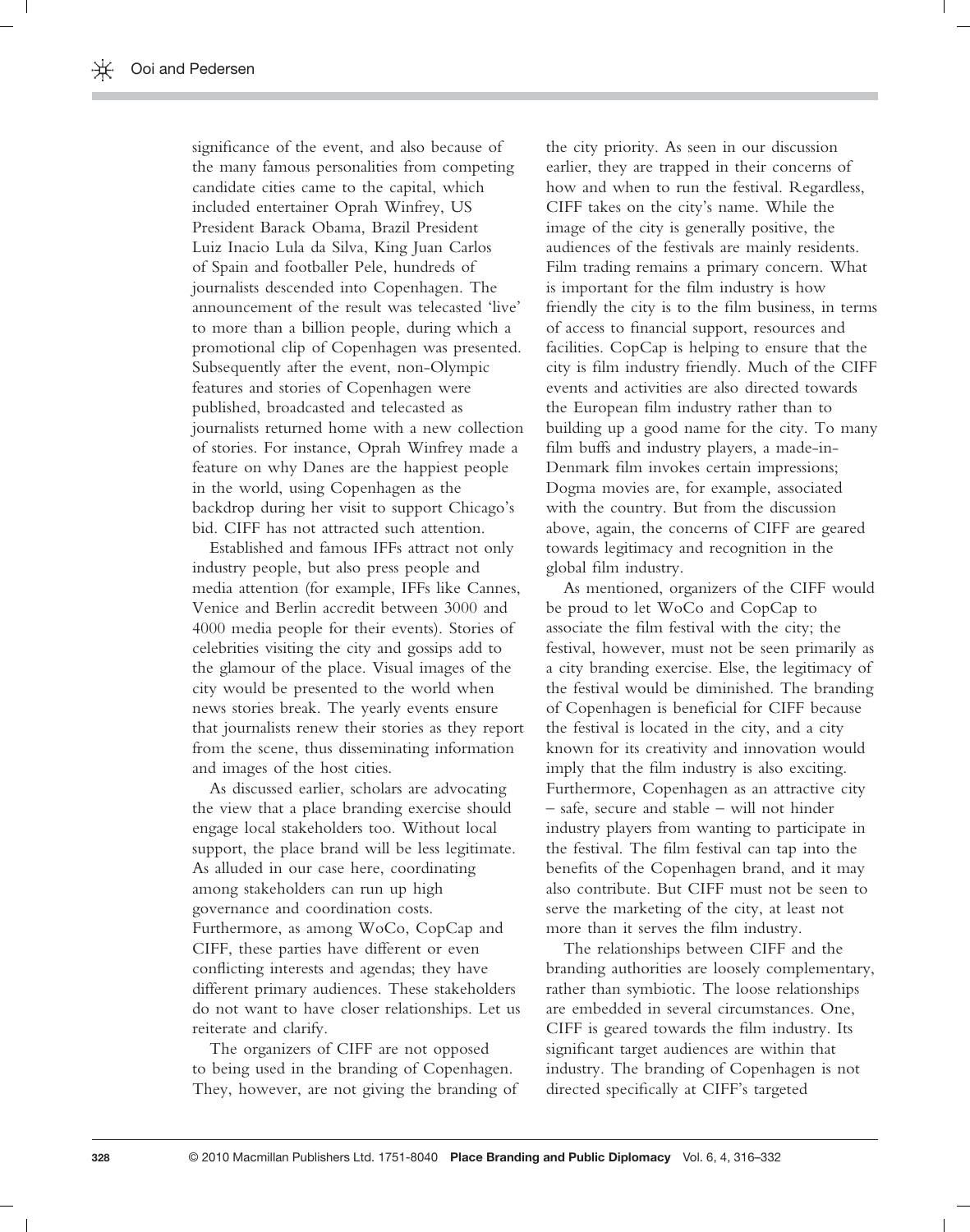audiences. CIFF attempts to legitimize itself in the field, and the legitimacy does not entail being involved in place branding; on the contrary, if it emphasizes on branding Copenhagen, its credibility may be eroded. Two, the local authorities, WoCo and CopCap, do find value in promoting and supporting the CIFF not only because the festivals enliven the city, but also because the festivals have the potential to become a major global player in the future. The screening of movies is also popular with residents. Although the branding authorities neither have the resources to dictate how the festivals should be run nor have the resources to jump-start CIFF into a major film festival, they can only hope that the CIFF will become a big player in the film festival markets. When that happens, CIFF will become even more central in the Copenhagen brand story.

As a result, organizers of CIFF and the city branding authorities in Copenhagen keep each other informed and support each other in a loose manner. Their relationships remain relatively simple, in the sense that they support each other but without setting either one's agenda. The potential to couple CIFF with brand Copenhagen is promising, but the nature of their activities and the limited resources available mean that each party concentrates on what each is good at and collaborate when it is convenient.

## **CONCLUSIONS**

The stakeholder and bottom-up approach is advocated by many researchers in the place branding literature. In order for a place brand to be successful, it must be supported by the various stakeholders. Moreover, it is an ethical issue. Although studies have shown how place brands fail because of the lack of consultation with stakeholders, building up consensus among stakeholders is easier said than done. Models are plentiful, but the practice can be different story. How should these models translate into actual practices? We looked at CIFF and the branding of Copenhagen.

Ideally, at the broader level, the film festival increases the vibrancy of the city by hosting events. The festival enhances the image of a place that is happening. A well-established and famous film festival – like Cannes, Venice and Sundance  $-$  increases the profile of the city through media exposure. The authorities in the city must offer the infrastructure and support for the film festivals. Residents also welcome the film festival. The relationship between the film festival, the place brand and the community are intertwined. Different stakeholders should  $-$  ideally  $-$  collaborate and cooperate to bring about common good for the community and enhance their own interests.

In this article, we stay focused on two groups of stakeholders that are involved in the branding of Copenhagen and the organization of CIFF. From the outset, their relationship is far from ideal because they have different agendas. Upon closer examination, we identify the different interests of CIFF and the Copenhagen branding campaign. Do their interests overlap? Only to a limited degree and in some ways, conflicting. For instance, CIFF should not give any impression that they are engaged in the place branding agenda to maintain credibility of the festival series. Their collaboration is limited. In the literature, suggestions are made that these stakeholders must work more closely to bring about more effective results in the place branding campaign. It may not be wise or needed.

This article started with the fictitious character, Karen. Her story, however, is not unfounded in this country. Nonetheless, the public do not want her attitude to tarnish the image of Denmark. VisitDenmark thought it would enhance the image of the country. Many Danes disagree. Behind the commercial goals of place branding, there is the issue of authenticity and respecting the needs of the grassroots. Stakeholders should be respected. From the example of Karen, the local stakeholders may not want to present an image of their own society that they do not like. As in the case CIFF, the cooperation is at arm's length and it works, although not in a closely entwined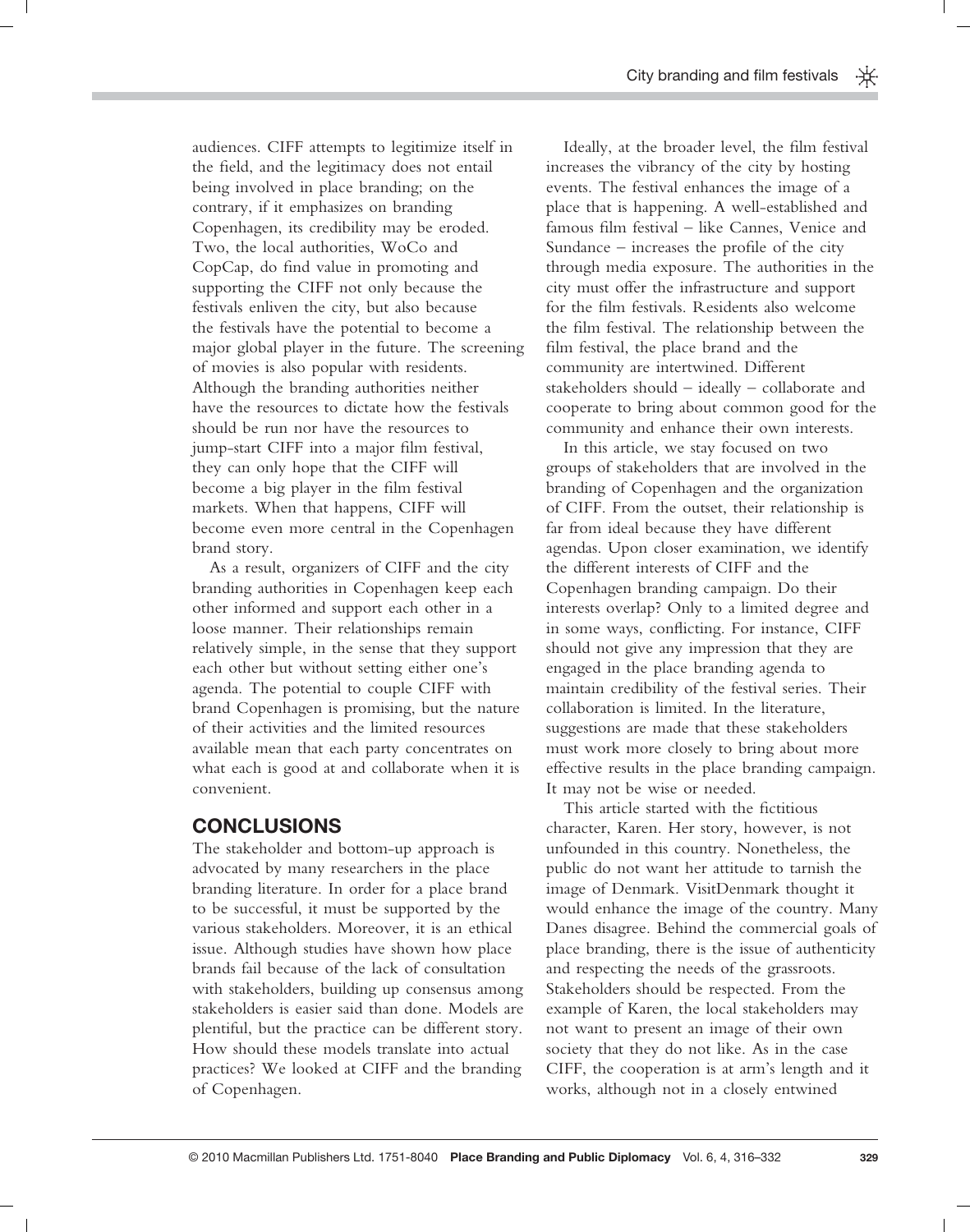manner. Therefore, in response to the body of literature on the importance of stakeholder cooperation, how deeply must the place branding authorities engage with various stakeholders? The collaboration between organizers behind CIFF and authorities behind brand Copenhagen is relatively successful, not because they collaborate deeply but because they engage only when it is convenient.

## **NOTES**

- 1 See Stevenson (2003) for a further description of the Dogma95 manifesto and rules.
- 2 In this study, the definition of film festivals and data on specific film festivals come from The International Federation of Film Producers Associations FIAPF (2008).
- 3 Bille August had to cancel last minute and was substituted by Danish film director Ole Roos.
- 4 Apart from the 'Golden Swan', a Lifetime Achievement Award was handed out to Liv Ullmann, and two Honorary awards to Theo Angelopulos and Lars Von Trier.

## **REFERENCES**

- Anand, N. and Watson, M.R. (2004) Tournament rituals in the evolution of fields: The case of the grammy awards. Academy of Management Journal 47: 59-80.
- Andersen, V., Prentice, R. and Guerin, S. (1997) Imagery of Denmark among visitors to Danish fine arts exhibitions in Scotland. Tourism Management 18(7): 453-464.
- Ashworth, G.J. and Voogd, H. (1994) Marketing of tourism places: What are we doing? In: M. Uysal (ed.) *Global Tourist Behavior*. New York: International Business Press, pp. 5-19.
- Bjerre, M. (2004) Festival omfavner kritiker. [Festival embraces critic]. *Berlingske Tidende* 28 January: 4 .
- Brown, G., Chalip, L., Jago, L. and Mules, T. (2002) The Sydney Olympics and brand Australia. In: N. Morgan, A. Pritchard and R. Pride (eds.) *Destination Branding: Creating the Unique Destination Proposition*. Oxford: Butterworth Heinemann, pp. 163-185.
- Caves, R.E. (2000) *Creative Industries: Contracts between Art and* Commerce. Massachusetts: Harvard University Press.
- CopCap. (2009a) From film to entertainment industry, http:// www.copcap.com/content/us/doing\_business/industries/ creative and entertainment/from film to entertainment industry, accessed 13 October 2009.
- CopCap. (2009b) Why Copenhagen, http://www.copcap .com/content/us/doing\_business/why\_copenhagen , accessed 13 October 2009.
- CopCap and WoCo. (2009) Copenhagen redefined v. 2.0., http://www.wonderfulcopenhagen.dk/media(394,1030)/ Redefined\_fil1.pdf, accessed 13 October 2009.
- Crockett, S.R. and Wood, L.J. (2004) Western Australia: Building a state brand. In: N. Morgan, A. Pritchard, and R. Pride (eds.) *Destination Branding: Creating the Unique Destination Proposition*, 2nd edn. Amsterdam, The Netherlands: Elsevier Butterworth Heinemann, pp. 185-206.
- Dabelsteen, P. (2002) Ballade om filmfestival. [Trouble concerning film festival]. *Politiken* 17 December: 3.
- De Valck, M. (2006) Film festivals. History and theory of a European phenomenon that became a global network. Unpublished PhD dissertation. University of Amsterdam .
- DiMaggio, P. (1987) Classification in art. *American Sociological Review* 52(4): 440-455.
- DiMaggio, P.J. and Powell, W.W. (1983) The iron cage revisited: Institutional isomorphism and collective rationality in organizational fields. American Sociological Review 48:  $147 - 160.$
- Eising, J. (2004) Filmfestival ønsker at samarbejde. [Film festival wants to cooperate]. *Berlingske Tidende* 1 November: 5.
- Eising, J. (2005a) To danske filmfestivaler indgår nyt samarbejde. [Two Danish film festivals form new cooperation]. *Berlingske Tidende* 28 October: 4 .
- Eising, J. (2005b) Filmfestival flytter. [Film festival moves]. *Berlingske Tidende* 30 November: 4 .
- Enggaard, M. (2005) Filmopkøbere inviteret til Danmark i august. [Film buyers invited to Denmark in August]. *Jyllands-Posten* 11 July: 10 .
- FIAPF. (2008). Accredited festival directory/L'Annuaire des festivals Accrédités. http://www.fiapf.org, accessed 1 September 2008 .
- Florida, R. (2003) *The Rise of the Creative Class*, new edn. New York: Basic Books.
- Giese, D. (2002) Splid om ny filmfestival. [Disagreement on new film festival]. *Ekstra Bladet* 17 December: 23.
- Greenwood, R., Oliver, C., Sahlin, K. and Suddaby, R. (eds.) ( 2008 ) Introduction . *The SAGE Handbook of Organizational Institutionalism*. Thousand Oaks, CA: Sage Publications, pp. 1-46.
- Harbord, J. (2002) *Film Cultures*. London: Sage Publications.
- Harmaakorpi, V., Kari, K. and Parjanen, S. (2008) City design management as a local competitiveness factor . *Place Brand*  and Public Diplomacy 4(2): 169-181.
- Hjort, A. (2002) Har du hørt, at .... [Did you hear that ...]. *Jyllands-Posten* 19 December: 8.
- Isherwood, J. (2009a) VisitDenmark removes bogus video. Politiken.dk, 14 September, http://politiken.dk/news inenglish/article788476.ece, accessed 13 October 2009.
- Isherwood, J. (2009b) Denmark: Selling a lie. *Politiken.dk*, 14 September, accessed 13 October 2009 http://politiken.dk/ newsinenglish/article788087.ece, accessed 13 October 2009.
- Jacobsen, W. (2000) 50 Years International Filmfestspiele Berlin. Berlin: Filmmuseum Berlin-Deutsche Kinematek and Nicolaische Verlagsbuchhandlung Beuermann GmbH .
- Jaffe, E.D. and Nebenzahl, I.D. (2001) National Image and *Competitive Advantage*. Copenhagen, Denmark: Copenhagen Business School Press.
- Jensen, J.W. (2003) Flyt så den festival. [Now move that festival]. *B.T.* 21 August: 26 .
- Kavaratzis, M. and Ashworth, G.J. (2005) City branding: An effective assertion of identity or a transitory marketing trick? Tijdschrift voor Economische en Social Geografie 96(5): 506 – 514.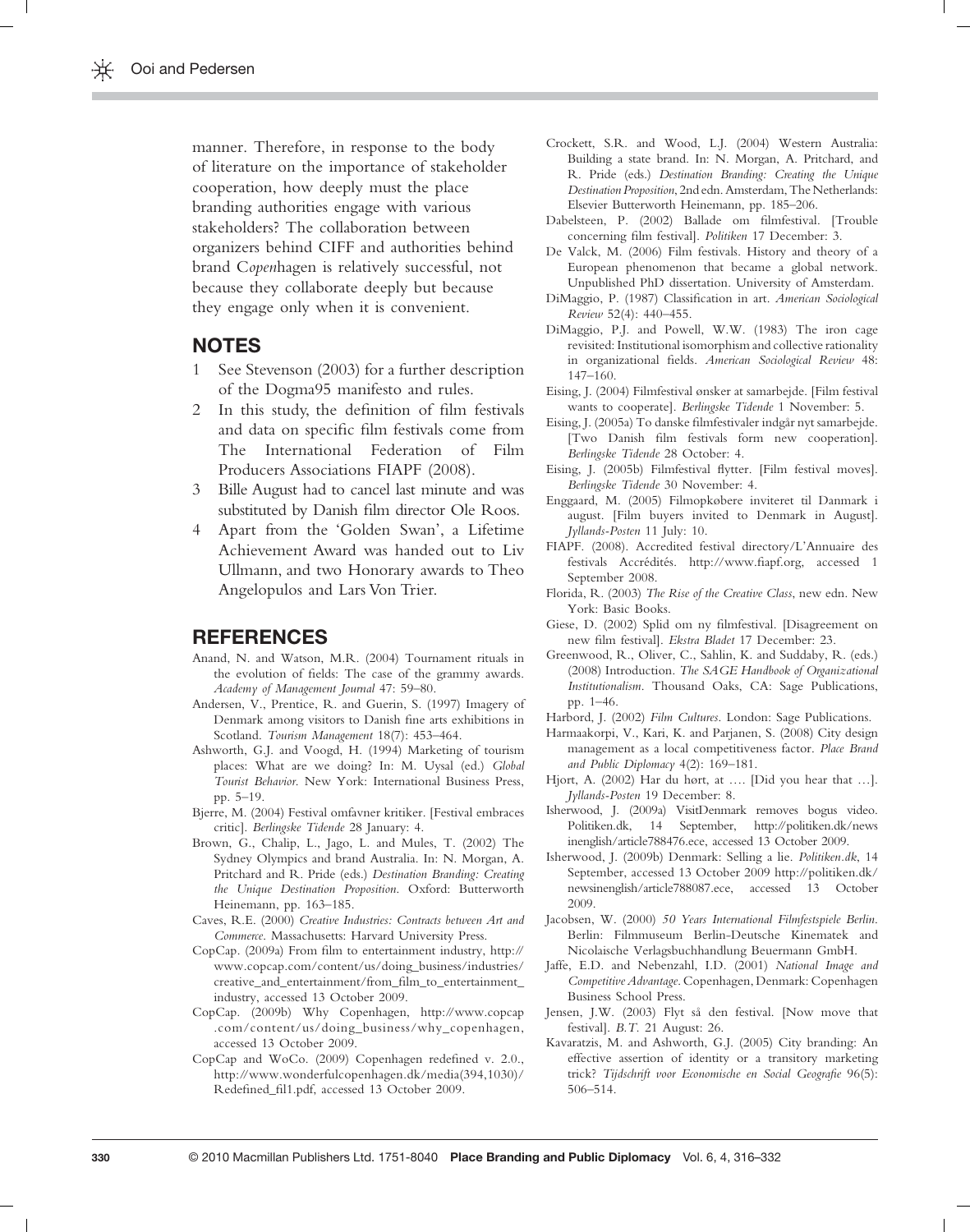- Kleppe, I.A., Iversen, N.M. and Stensaker, I.G. (2002) Country images in marketing strategies: Conceptual issues and an empirical Asian illustration. *Brand Management* 10(1): 61-74.
- Lampel, J. and Meyer, A.D. (2008) Guest Editors' Introduction. Field configuring events as structuring mechanisms: How conferences, ceremonies, and trade shows constitute new technologies, industries, and markets . *Journal of Management*  Studies 45(6): 1025-1035.
- Lanfant, M.-F. (1995) International tourism, internalization and the challenge to identity. In: M.-F. Lanfant, J.B. Allcock, and E.M. Bruner (eds.) *International Tourism: Identity and Change*. London: SAGE Publications, pp. 24-43.
- Lange, A. (2003a) Filmfestival i pengenød. [Film festival in need of money]. *Jyllands-Posten* 30 June: 12 .
- Lange, A. (2003b) Kort snor til filmfestival. [Short leash on film festival]. *Jyllands-Posten* 27 September: 13.
- Leonard, M. (1997) *Britain<sup>TM</sup> Renewing Our Identity*. London: Demos.
- Mazdon, L. (2007) Transnational 'French' cinema: The Cannes film festival. *Modern and Contemporary France* 15(1): 9-20.
- McCleary, K.W. and Whitney, D.L. (1994) Projecting Western consumer attitudes toward travel to six Eastern European countries . In: M. Uysal (ed.) *Global Tourist Behaviour*. New York: International Business Press, pp. 239-256.
- Meyer, J.W. and Rowan, B. (1977) Institutionalized organizations: Formal structure as myth and ceremony . American Journal of Sociology 83: 340-363.
- Meyer, M. and Zucker, L.G. (1988) Permanently Failing *Organizations*. Huntington Park, CA: Sage Publications .
- Mezias, S., Strandgaard Pedersen, J., Kim, Ji-Hyun, Svejenova, S. and Mazza, C. (2011) Transforming film product identities: The status effects of European premier film festivals, 1996-2005. In: B. Moeran and J. Strandgaard Pedersen (eds.) *The Negotiation of Values in the Creative Industries: Fairs, Festivals and Competitive Events* . Cambridge: Cambridge University Press .
- Moeran, B. and Strandgaard Pedersen, J. (2011) The Negotiation of Values in the Creative Industries: Fairs, Festivals and Competitive Events. Cambridge University Press. Cambridge .
- Moeran, B.D. (2005) *The Business of Ethnography*. London: Berg Publishers .
- Morgan, N. and Pritchard, A. (2004) Meeting the destination branding challenge. In: N. Morgan, A. Pritchard, and R. Pride (eds.) *Destination Branding: Creating the Unique Destination Proposition*, 2nd edn. London: Elsevier Butterworth Heinemann, pp. 59-78.
- Moscardo, G. (1996) Mindful visitors: Heritage and tourism. Annals of Tourism Research 23(2): 376-397.
- Mossberg, L. and Getz, D. (2006) Stakeholder influences on the ownership and management of festival brands . *Scandinavian*  Journal of Hospitality and Tourism 6(4): 308–326.
- Nilsson, P.Å. (2007) Stakeholder theory: The need for a convenor. The case of Billund. *Scandinavian Journal of Hospitality and Tourism 7(2): 171-184.*
- Oakes, T.S. (1993) The cultural space of modernity: Ethnic tourism and place identity in China . *Society and Space* 11 :  $47 - 66.$
- Olins, W. (2000) How brands are taking over the corporation. In: M. Schultz, M.J. Hatch, and M.H. Larsen (eds.) *The Expressive Organization*. Oxford: Oxford University Press, pp. 51-65.
- Olins, W.  $(2002)$  Branding the nation The historical context. Brand Management 9(4-5): 241-248.
- Ooi, C.-S. (2004) Poetics and politics of destination branding: Denmark . *Scandinavian Journal of Hospitality and Tourism*  $4(2)$ : 107-128.
- Ooi, C.-S. (2007) The creative industries and tourism in Singapore. In: G. Richards and J. Wilson (eds.) *Tourism, Creativity and Development*. London: Routledge, pp. 240–251.
- Ooi, C.-S. (2008) Reimagining Singapore as a creative nation: The politics of place branding . *Place Branding and Public Diplomacy* 4(4): 287-302.
- Ooi, C.-S., Kristensen, T.P. and Pedersen, Z.L. (2004) Re-imag(in)ing place: From Czechoslovakia to the Czech Republic and Slovakia. *Tourism* 52(2): 151-163.
- Piggott, R., Morgan, N. and Pritchard, A. (2004) New Zealand and The Lord of the Rings: Leveraging public and media relations. In: N. Morgan, A. Pritchard and R. Pride (eds.) *Destination Branding: Creating the Unique Destination*  Proposition, 2nd edn. London: Elsevier, pp. 207-225.
- Politiken Weekly. (2002) De står bag festivalen Copenhagen International Film . [They are behind the festival Copenhagen International Film]. 18 December: 21 .
- Powell, W.W. and DiMaggio, P.J. (eds.) (1991) *The New Institutionalism in Organizational Analysis*. Chicago, IL: University of Chicago Press.
- Prentice, R. and Andersen, V. (2007) Interpreting heritage essentialisms: Familiarity and felt history . *Tourism Management* 28(3): 661-676.
- Richards, B. (1992) *How to Market Tourist Attractions, Festivals and Special Events*. Essex: Longman .
- Richards, G. and Wilson, J. (2007) *Tourism, Creativity and Development*. London: Routledge .
- Ritzaus Bureau. (2003a) Åbning af Danmarks første internationale filmfestival. [Opening of Denmark's first international film festival], 13 August.
- Ritzaus Bureau. (2003b) Biograferne siger nej til at flytte filmfestival. [The cinemas rejects moving film festival], 18 August.
- Ritzaus Bureau. (2004) Ny programchef for filmfestivalen i København. [New programme director for the film festival of Copenhagen], 23 November.
- Ritzaus Bureau. (2005) Copenhagen International Film Festival 100 pct. Europæisk. [Copenhagen International Film Festivals 100 pct. European], 25 May.
- Rüling, C.C. and Strandgaard Pedersen, J. (2010) Film festival research from an organizational studies perspective. Scandinavian Journal of Management 26(3): 318-323.
- Ryan, C. and Zahra, A. (2004) The political challenge: The case of New Zealand's tourism organizations . In: N. Morgan, A. Pritchard and R. Pride (eds.) *Destination Branding: Creating the Unique Destination Proposition*, 2nd edn. London: Elsevier, pp. 79-110.
- Scott, W.R. (1995[2001, 2008]) Institutions and Organizations, 1st, 2nd, 3rd edn. London: Sage Publications .
- Smith, M.F. (2004) Brand Philadelphia: The power of spotlight events. In: N. Morgan, A. Pritchard and R. Pride (eds.) *Destination Branding: Creating the Unique Destination*  Proposition, 2nd edn. London: Elsevier, pp. 261-278.
- Solgaard, M. (2006) Ny sponsorstrategi giver filmfestival flere penge. Markedsføring 5 September.
- Stevenson, J. (2003) *Dogme Uncut: Lars von Trier, Thomas Vinterberg, and the Gang that Took on Hollywood*. Santa Monica, CA: Santa Monica Press LLC.